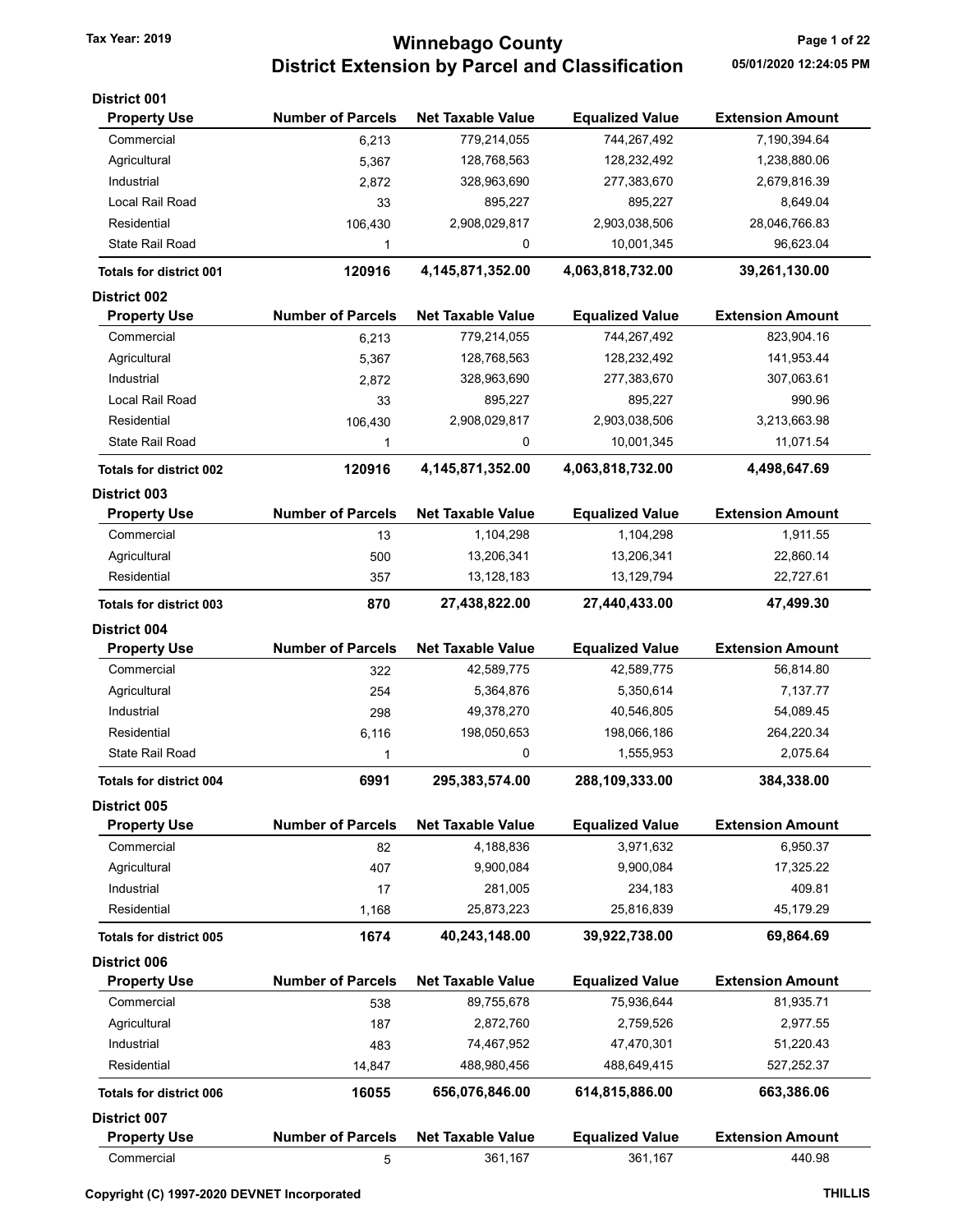### Tax Year: 2019 **Tax Year: 2019** Page 2 of 22 District Extension by Parcel and Classification 05/01/2020 12:24:05 PM

| <b>District 007</b>                        |                          |                          |                        |                         |
|--------------------------------------------|--------------------------|--------------------------|------------------------|-------------------------|
| <b>Property Use</b>                        | <b>Number of Parcels</b> | <b>Net Taxable Value</b> | <b>Equalized Value</b> | <b>Extension Amount</b> |
| Agricultural                               | 326                      | 6,595,739                | 6,595,739              | 8,053.46                |
| Residential                                | 227                      | 8,462,215                | 8,462,215              | 10,332.34               |
| <b>Totals for district 007</b>             | 558                      | 15,419,121.00            | 15,419,121.00          | 18,826.78               |
| <b>District 008</b>                        |                          |                          |                        |                         |
| <b>Property Use</b>                        | <b>Number of Parcels</b> | <b>Net Taxable Value</b> | <b>Equalized Value</b> | <b>Extension Amount</b> |
| Commercial                                 | 5                        | 396,742                  | 396,742                | 475.68                  |
| Agricultural                               | 397                      | 7,519,489                | 7,524,519              | 9,021.95                |
| Industrial                                 | 1                        | 9,774                    | 9,774                  | 11.72                   |
| Residential                                | 890                      | 27,504,689               | 27,507,927             | 32,981.02               |
| <b>Totals for district 008</b>             | 1293                     | 35,430,694.00            | 35,438,962.00          | 42,490.37               |
| <b>District 009</b>                        |                          |                          |                        |                         |
| <b>Property Use</b>                        | <b>Number of Parcels</b> | <b>Net Taxable Value</b> | <b>Equalized Value</b> | <b>Extension Amount</b> |
| Commercial                                 | 33                       | 1,790,333                | 1,790,333              | 2,515.42                |
| Agricultural                               | 417                      | 9,902,952                | 9,902,952              | 13,913.69               |
| Industrial                                 | 43                       | 11, 171, 132             | 11,439,187             | 16,072.08               |
| Residential                                | 1,667                    | 64,994,232               | 64,996,511             | 91,320.18               |
| State Rail Road                            | 1                        | 0                        | 427,382                | 600.48                  |
| <b>Totals for district 009</b>             | 2161                     | 87,858,649.00            | 88,556,365.00          | 124,421.85              |
| <b>District 010</b>                        |                          |                          |                        |                         |
| <b>Property Use</b>                        | <b>Number of Parcels</b> | <b>Net Taxable Value</b> | <b>Equalized Value</b> | <b>Extension Amount</b> |
| Commercial                                 | 92                       | 3,533,029                | 3,533,029              | 6,423.05                |
| Agricultural                               | 448                      | 11,064,129               | 11,064,129             | 20,114.62               |
| Industrial                                 | 44                       | 2,095,515                | 2,095,515              | 3,809.67                |
| Residential                                | 1,682                    | 55,529,908               | 55,535,727             | 100,964.01              |
| <b>Totals for district 010</b>             | 2266                     | 72,222,581.00            | 72,228,400.00          | 131,311.35              |
| <b>District 011</b>                        |                          |                          |                        |                         |
| <b>Property Use</b>                        | <b>Number of Parcels</b> | <b>Net Taxable Value</b> | <b>Equalized Value</b> | <b>Extension Amount</b> |
| Commercial                                 | 4,267                    | 535,026,824              | 516,531,099            | 670,457.28              |
| Agricultural                               | 723                      | 11,661,461               | 11,242,856             | 14,593.24               |
| Industrial                                 | 1,696                    | 147,936,737              | 135,449,532            | 175,813.76              |
| Local Rail Road                            | 29                       | 124,511                  | 124,511                | 161.62                  |
| Residential                                | 62,801                   | 1,316,825,449            | 1,312,304,852          | 1,703,371.94            |
| State Rail Road                            | 1                        | 0                        | 5,034,387              | 6,534.66                |
| <b>Totals for district 011</b>             | 69517                    | 2,011,574,982.00         | 1,980,687,237.00       | 2,570,932.50            |
| <b>District 012</b>                        |                          |                          |                        |                         |
| <b>Property Use</b>                        | <b>Number of Parcels</b> | <b>Net Taxable Value</b> | <b>Equalized Value</b> | <b>Extension Amount</b> |
| Commercial                                 | 343                      | 23,896,833               | 21,750,658             | 41,348.01               |
| Agricultural                               | 352                      | 10,038,273               | 10,038,273             | 19,082.77               |
| Industrial                                 | 142                      | 17,814,596               | 14,526,151             | 27,614.24               |
| Residential                                | 5,985                    | 225,676,850              | 225,537,544            | 428,746.51              |
| <b>State Rail Road</b>                     | 1                        | 0                        | 1,056,280              | 2,008.00                |
| <b>Totals for district 012</b>             | 6823                     | 277,426,552.00           | 272,908,906.00         | 518,799.53              |
|                                            |                          |                          |                        |                         |
| <b>District 013</b><br><b>Property Use</b> | <b>Number of Parcels</b> | <b>Net Taxable Value</b> | <b>Equalized Value</b> | <b>Extension Amount</b> |
| Commercial                                 | 361                      | 64,988,102               | 64,719,677             | 92,613.91               |
| Agricultural                               | 254                      | 6,892,500                | 6,892,500              | 9,863.14                |
|                                            |                          |                          |                        |                         |

Industrial 119 22,835,453 22,638,966 32,396.41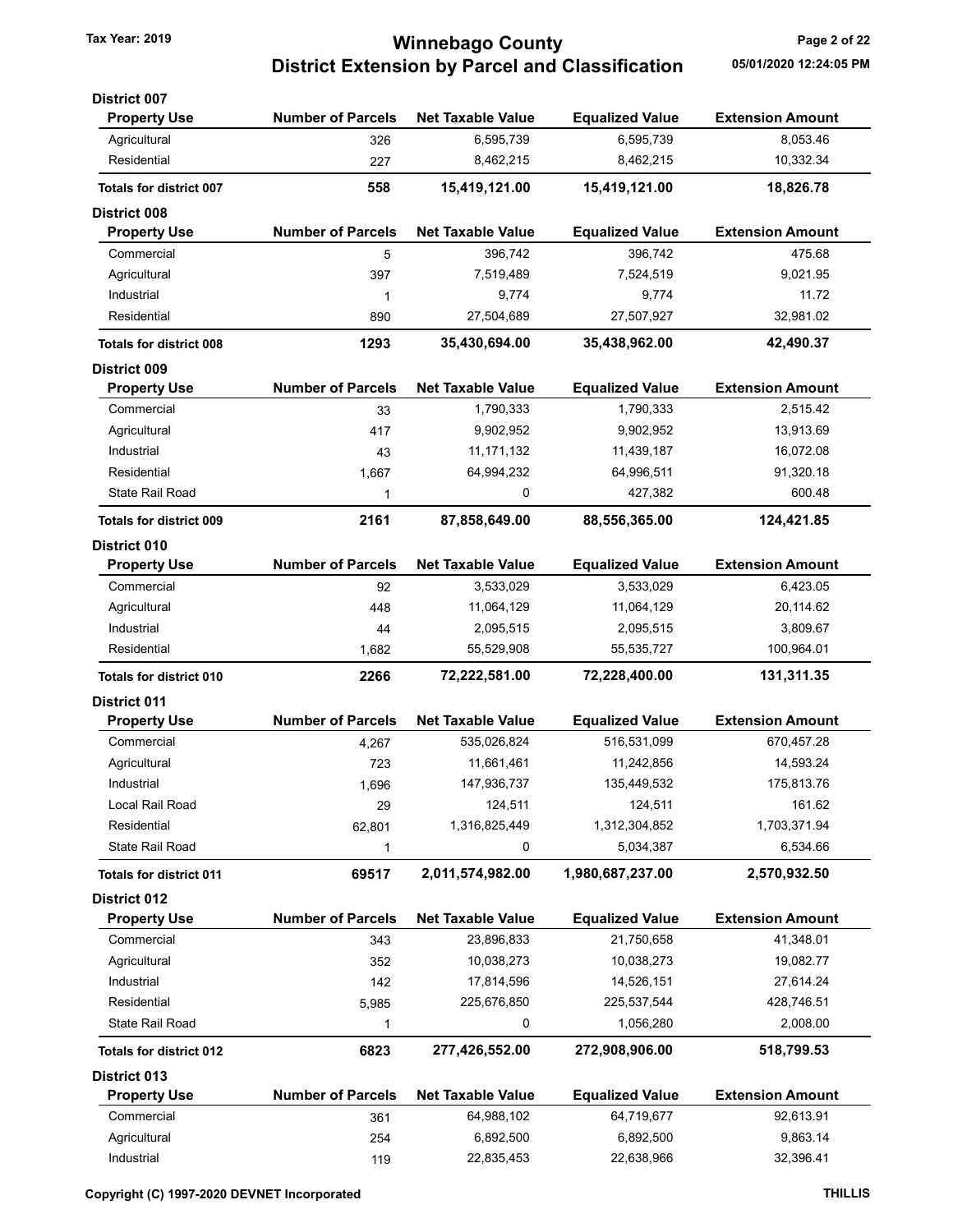## Tax Year: 2019 **Tax Year: 2019** Page 3 of 22 District Extension by Parcel and Classification 05/01/2020 12:24:05 PM

| <b>District 013</b>            |                          |                          |                        |                         |
|--------------------------------|--------------------------|--------------------------|------------------------|-------------------------|
| <b>Property Use</b>            | <b>Number of Parcels</b> | <b>Net Taxable Value</b> | <b>Equalized Value</b> | <b>Extension Amount</b> |
| Residential                    | 7,850                    | 382,499,190              | 382,526,727            | 547,395.70              |
| State Rail Road                | 1                        | 0                        | 751,886                | 1,075.96                |
| <b>Totals for district 013</b> | 8585                     | 477,215,245.00           | 477,529,756.00         | 683,345.12              |
| <b>District 014</b>            |                          |                          |                        |                         |
| <b>Property Use</b>            | <b>Number of Parcels</b> | <b>Net Taxable Value</b> | <b>Equalized Value</b> | <b>Extension Amount</b> |
| Commercial                     | 48                       | 3,566,921                | 3,566,921              | 14,995.35               |
| Agricultural                   | 450                      | 14,090,291               | 14,090,291             | 59,235.57               |
| Industrial                     | 4                        | 172,493                  | 172,493                | 725.17                  |
| Local Rail Road                | $\overline{2}$           | 487                      | 487                    | 2.05                    |
| Residential                    | 241                      | 7,939,114                | 7,939,114              | 33,375.98               |
| <b>State Rail Road</b>         | 1                        | 0                        | 632,245                | 2,657.96                |
| <b>Totals for district 014</b> | 746                      | 25,769,306.00            | 26,401,551.00          | 110,992.08              |
| <b>District 015</b>            |                          |                          |                        |                         |
| <b>Property Use</b>            | <b>Number of Parcels</b> | <b>Net Taxable Value</b> | <b>Equalized Value</b> | <b>Extension Amount</b> |
| Commercial                     | 20                       | 967,073                  | 967,073                | 1,792.97                |
| Agricultural                   | 265                      | 7,686,534                | 7,691,534              | 14,260.09               |
| Residential                    | 517                      | 15,420,714               | 15,420,714             | 28,590.32               |
| <b>Totals for district 015</b> | 802                      | 24,074,321.00            | 24,079,321.00          | 44,643.38               |
| <b>District 016</b>            |                          |                          |                        |                         |
| <b>Property Use</b>            | <b>Number of Parcels</b> | <b>Net Taxable Value</b> | <b>Equalized Value</b> | <b>Extension Amount</b> |
| Commercial                     | 84                       | 7,048,444                | 7,048,444              | 11,566.46               |
| Agricultural                   | 387                      | 11,973,134               | 11,973,134             | 19,647.98               |
| Industrial                     | 25                       | 2,800,763                | 2,800,763              | 4,596.05                |
| Local Rail Road                | 2                        | 770,229                  | 770,229                | 1,263.94                |
| Residential                    | 2,082                    | 77,144,941               | 77,144,941             | 126,594.77              |
| State Rail Road                | 1                        | 0                        | 543,212                | 891.42                  |
| <b>Totals for district 016</b> | 2581                     | 99,737,511.00            | 100,280,723.00         | 164,560.62              |
| <b>District 017</b>            |                          |                          |                        |                         |
| <b>Property Use</b>            | <b>Number of Parcels</b> | <b>Net Taxable Value</b> | <b>Equalized Value</b> | <b>Extension Amount</b> |
| Commercial                     | 141                      | 37.712.714               | 37,712,714             | 0.00                    |
| Agricultural                   | 49                       | 563,619                  | 516,150                | 0.00                    |
| Industrial                     | $\overline{7}$           | 11,442,033               | 2,598,577              | 0.00                    |
| Residential                    | 984                      | 34,561,149               | 34,568,303             | 0.00                    |
| State Rail Road                | 1                        | 0                        | 194,575                | 0.00                    |
| <b>Totals for district 017</b> | 1182                     | 84,279,515.00            | 75,590,319.00          | 0.00                    |
| District 018                   |                          |                          |                        |                         |
| <b>Property Use</b>            | <b>Number of Parcels</b> | <b>Net Taxable Value</b> | <b>Equalized Value</b> | <b>Extension Amount</b> |
| Commercial                     | 72                       | 3,700,956                | 3,483,752              | 10,688.20               |
| Agricultural                   | 7                        | 74,307                   | 74,307                 | 227.97                  |
| Industrial                     | 16                       | 218,728                  | 171,906                | 527.40                  |
| Residential                    | 605                      | 13,711,529               | 13,649,145             | 41,875.72               |
| <b>Totals for district 018</b> | 700                      | 17,705,520.00            | 17,379,110.00          | 53,319.29               |
| District 019                   |                          |                          |                        |                         |
| <b>Property Use</b>            | <b>Number of Parcels</b> | <b>Net Taxable Value</b> | <b>Equalized Value</b> | <b>Extension Amount</b> |
| Commercial                     | 738                      | 85,483,540               | 83,756,781             | 0.00                    |
| Agricultural                   | 89                       | 461,211                  | 366,245                | 0.00                    |
| Industrial                     | 392                      | 57,327,172               | 37,950,823             | 0.00                    |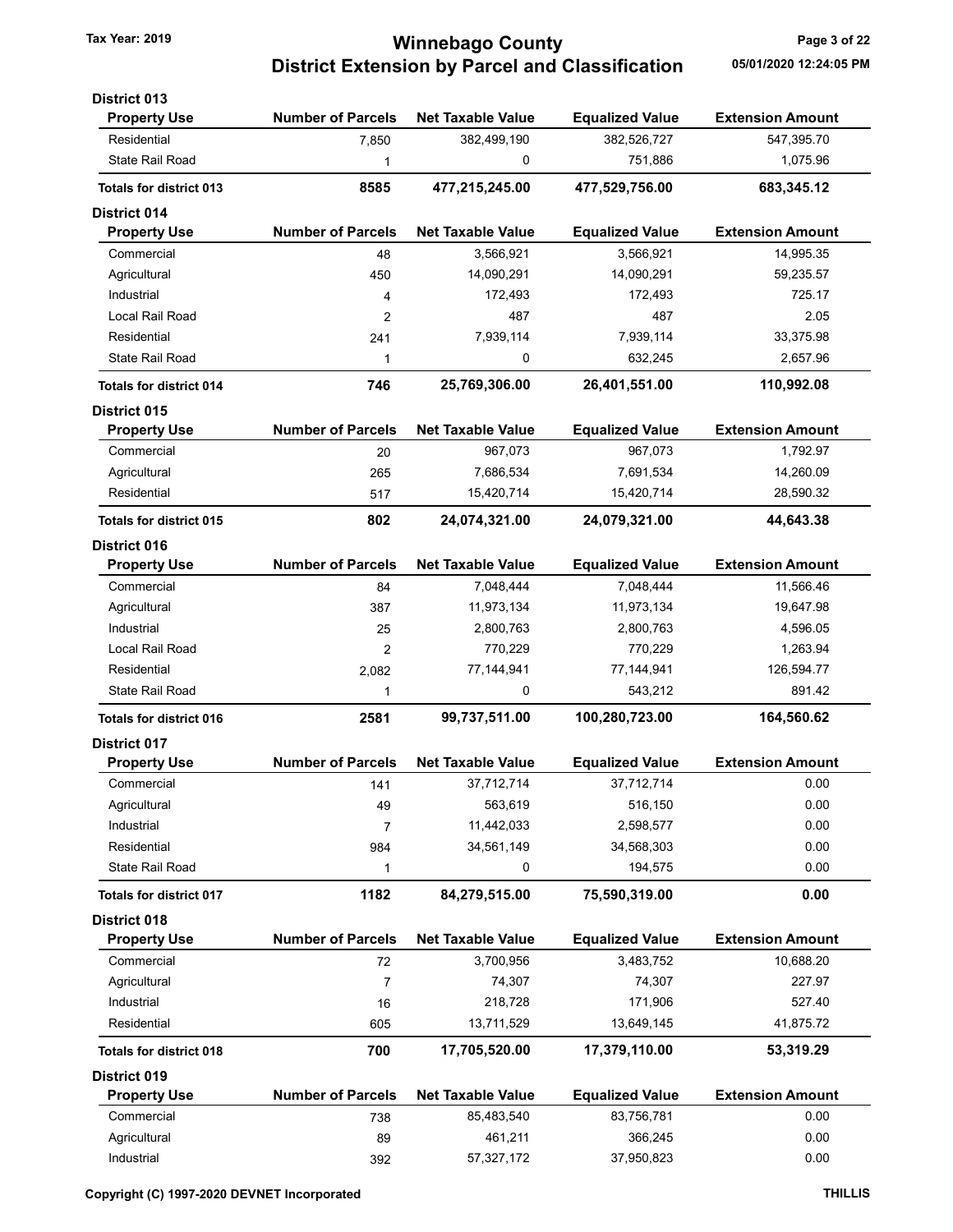### Tax Year: 2019 **Tax Year: 2019** Page 4 of 22 District Extension by Parcel and Classification 05/01/2020 12:24:05 PM

| <b>District 019</b>            |                          |                          |                        |                         |
|--------------------------------|--------------------------|--------------------------|------------------------|-------------------------|
| <b>Property Use</b>            | <b>Number of Parcels</b> | <b>Net Taxable Value</b> | <b>Equalized Value</b> | <b>Extension Amount</b> |
| Residential                    | 7,969                    | 233,409,527              | 233,341,109            | 0.00                    |
| <b>Totals for district 019</b> | 9188                     | 376,681,450.00           | 355,414,958.00         | 0.00                    |
| District 020                   |                          |                          |                        |                         |
| <b>Property Use</b>            | <b>Number of Parcels</b> | <b>Net Taxable Value</b> | <b>Equalized Value</b> | <b>Extension Amount</b> |
| Commercial                     | 275                      | 57,595,921               | 43,776,887             | 0.00                    |
| Agricultural                   | 36                       | 333,294                  | 307,507                | 0.00                    |
| Industrial                     | 214                      | 35,108,170               | 25,511,388             | 0.00                    |
| Residential                    | 9,372                    | 273,652,542              | 273,302,648            | 0.00                    |
| <b>Totals for district 020</b> | 9897                     | 366,689,927.00           | 342,898,430.00         | 0.00                    |
| <b>District 021</b>            |                          |                          |                        |                         |
| <b>Property Use</b>            | <b>Number of Parcels</b> | <b>Net Taxable Value</b> | <b>Equalized Value</b> | <b>Extension Amount</b> |
| Commercial                     | 15                       | 810,256                  | 810,256                | 0.00                    |
| Agricultural                   | 28                       | 364,504                  | 338,425                | 0.00                    |
| Industrial                     | $\overline{7}$           | 332,948                  | 316,780                | 0.00                    |
| Residential                    | 552                      | 7,816,423                | 7,807,901              | 0.00                    |
| <b>Totals for district 021</b> | 602                      | 9,324,131.00             | 9,273,362.00           | 0.00                    |
| <b>District 022</b>            |                          |                          |                        |                         |
| <b>Property Use</b>            | <b>Number of Parcels</b> | <b>Net Taxable Value</b> | <b>Equalized Value</b> | <b>Extension Amount</b> |
| Commercial                     | 80                       | 2,739,851                | 2,739,851              | 21,069.49               |
| Agricultural                   | 10                       | 89,059                   | 89,059                 | 684.87                  |
| Industrial                     | 31                       | 1,794,668                | 1,794,668              | 13,801.00               |
| Residential                    | 890                      | 22,901,796               | 22,907,615             | 176, 159.53             |
| <b>Totals for district 022</b> | 1011                     | 27,525,374.00            | 27,531,193.00          | 211,714.89              |
| District 023                   |                          |                          |                        |                         |
| <b>Property Use</b>            | <b>Number of Parcels</b> | <b>Net Taxable Value</b> | <b>Equalized Value</b> | <b>Extension Amount</b> |
| Commercial                     | 3,700                    | 464,644,319              | 447,883,559            | 13,069,990.32           |
| Agricultural                   | 191                      | 1,547,503                | 1,252,781              | 36,562.39               |
| Industrial                     | 1,672                    | 163,523,564              | 153,308,053            | 4,451,172.79            |
| Local Rail Road                | 28                       | 124,511                  | 124,511                | 3,633.83                |
| Residential                    | 49.943                   | 1,015,131,128            | 1,010,667,824          | 29,496,339.13           |
| State Rail Road                | $\mathbf{1}$             | 0                        | 4,079,000              | 119,045.64              |
| <b>Totals for district 023</b> | 55535                    | 1,644,971,025.00         | 1,617,315,728.00       | 47,176,744.10           |
| <b>District 024</b>            |                          |                          |                        |                         |
| <b>Property Use</b>            | <b>Number of Parcels</b> | <b>Net Taxable Value</b> | <b>Equalized Value</b> | <b>Extension Amount</b> |
| Commercial                     | 143                      | 21,796,699               | 20,158,060             | 129,555.85              |
| Agricultural                   | 39                       | 494,083                  | 494,083                | 3,175.47                |
| Industrial                     | 29                       | 7,046,758                | 4,352,141              | 27,971.21               |
| Residential                    | 2,899                    | 136,840,266              | 136,741,617            | 878,838.66              |
| State Rail Road                | 1                        | 0                        | 122,212                | 785.46                  |
| <b>Totals for district 024</b> | 3111                     | 166,177,806.00           | 161,868,113.00         | 1,040,326.65            |
| <b>District 025</b>            |                          |                          |                        |                         |
| <b>Property Use</b>            | <b>Number of Parcels</b> | <b>Net Taxable Value</b> | <b>Equalized Value</b> | <b>Extension Amount</b> |
| Commercial                     | 200                      | 39,378,913               | 39,378,913             | 252,891.38              |
| Agricultural                   | 55                       | 705,054                  | 705,054                | 4,527.90                |
| Industrial                     | 108                      | 11,992,968               | 11,878,345             | 76,282.66               |
| Residential                    | 3,869                    | 174,444,069              | 174,447,274            | 1,120,300.01            |
| Totals for district 025        | 4232                     | 226,521,004.00           | 226,409,586.00         | 1,454,001.95            |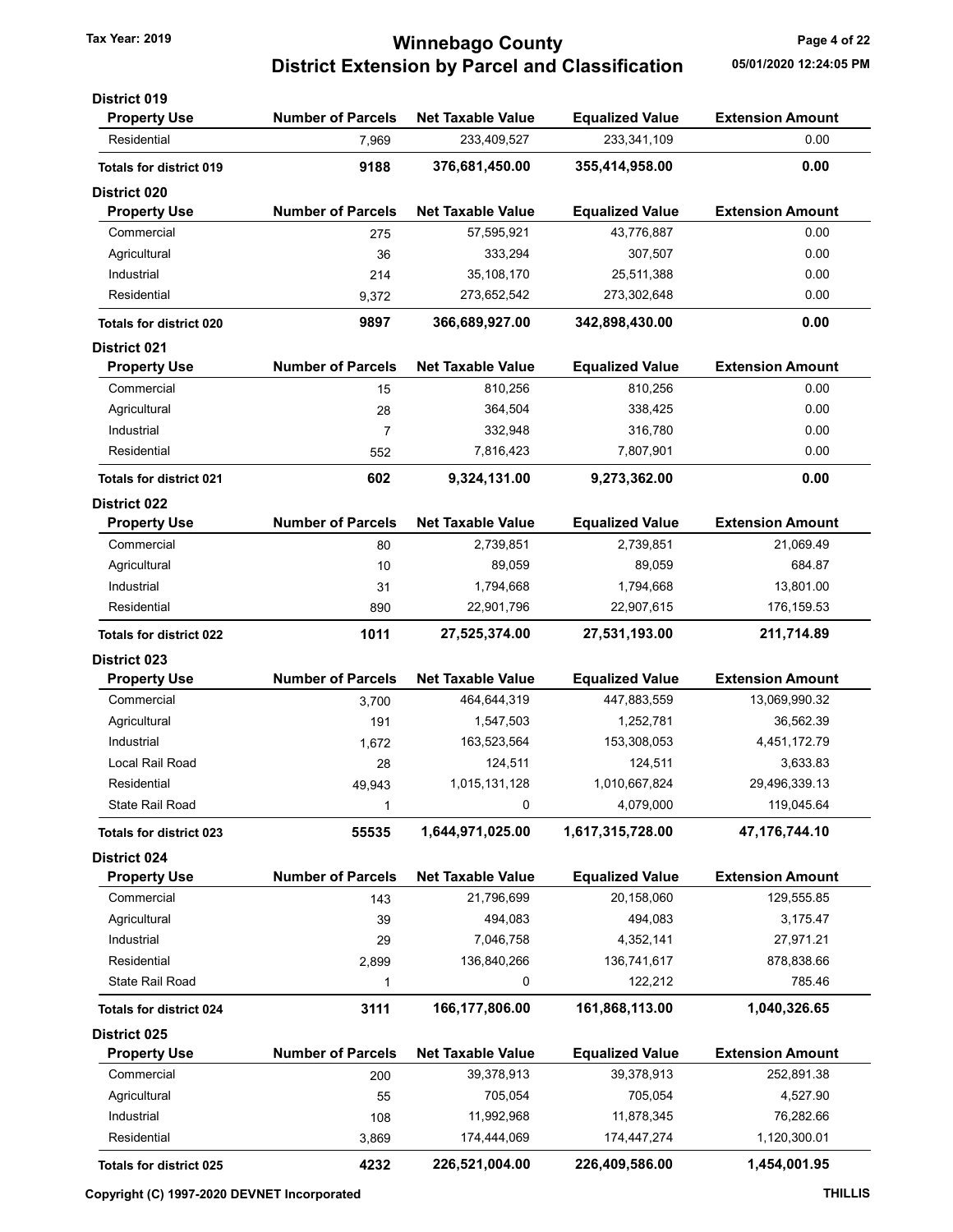# Tax Year: 2019 **Tax Year: 2019** Page 5 of 22 District Extension by Parcel and Classification 05/01/2020 12:24:05 PM

| <b>District 026</b>            |                          |                          |                        |                         |
|--------------------------------|--------------------------|--------------------------|------------------------|-------------------------|
| <b>Property Use</b>            | <b>Number of Parcels</b> | <b>Net Taxable Value</b> | <b>Equalized Value</b> | <b>Extension Amount</b> |
| Commercial                     | 278                      | 22,827,197               | 22,051,236             | 238,440.01              |
| Agricultural                   | 53                       | 355,823                  | 355,823                | 3,847.49                |
| Industrial                     | 139                      | 17,041,675               | 16,365,983             | 176,965.36              |
| Residential                    | 3,054                    | 82,120,631               | 82,068,406             | 887,405.72              |
| <b>State Rail Road</b>         | 1                        | 0                        | 1,188,777              | 12,854.28               |
| <b>Totals for district 026</b> | 3525                     | 122,345,326.00           | 122,030,225.00         | 1,319,512.86            |
| <b>District 027</b>            |                          |                          |                        |                         |
| <b>Property Use</b>            | <b>Number of Parcels</b> | <b>Net Taxable Value</b> | <b>Equalized Value</b> | <b>Extension Amount</b> |
| Commercial                     | 62                       | 5,350,291                | 5,350,291              | 47,858.33               |
| Agricultural                   | 30                       | 157,280                  | 157,280                | 1,406.85                |
| Industrial                     | 8                        | 708,008                  | 708,008                | 6,333.15                |
| Residential                    | 1,270                    | 43,114,120               | 43,114,120             | 385,655.99              |
| <b>Totals for district 027</b> | 1370                     | 49,329,699.00            | 49,329,699.00          | 441,254.32              |
| <b>District 030</b>            |                          |                          |                        |                         |
| <b>Property Use</b>            | <b>Number of Parcels</b> | <b>Net Taxable Value</b> | <b>Equalized Value</b> | <b>Extension Amount</b> |
| Commercial                     | 50                       | 2,218,739                | 2,218,739              | 10,636.64               |
| Agricultural                   | 190                      | 3,910,396                | 3,910,626              | 18,747.53               |
| Industrial                     | 21                       | 1,411,328                | 1,411,328              | 6,765.92                |
| Residential                    | 1,803                    | 36,205,661               | 36,205,661             | 173,569.96              |
| <b>State Rail Road</b>         | 1                        | 0                        | 213,709                | 1,024.52                |
| <b>Totals for district 030</b> | 2065                     | 43,746,124.00            | 43,960,063.00          | 210,744.57              |
| <b>District 031</b>            |                          |                          |                        |                         |
| <b>Property Use</b>            | <b>Number of Parcels</b> | <b>Net Taxable Value</b> | <b>Equalized Value</b> | <b>Extension Amount</b> |
| Commercial                     | 228                      | 48,036,409               | 48,036,409             | 468,979.46              |
| Agricultural                   | 285                      | 6,005,204                | 5,965,085              | 58,237.10               |
| Industrial                     | 30                       | 13,086,257               | 4,242,801              | 41,422.49               |
| Residential                    | 7,521                    | 265,680,816              | 265,731,349            | 2,594,334.82            |
| <b>State Rail Road</b>         | 1                        | 0                        | 759,924                | 7,419.14                |
| <b>Totals for district 031</b> | 8065                     | 332,808,686.00           | 324,735,568.00         | 3,170,393.01            |
| <b>District 033</b>            |                          |                          |                        |                         |
| <b>Property Use</b>            | <b>Number of Parcels</b> | <b>Net Taxable Value</b> | <b>Equalized Value</b> | <b>Extension Amount</b> |
| Commercial                     | 109                      | 5,441,829                | 5,224,625              | 38,939.12               |
| Agricultural                   | 1,322                    | 29,103,360               | 29,113,390             | 216,982.01              |
| Industrial                     | 18                       | 290,779                  | 243,957                | 1,818.21                |
| Residential                    | 2,714                    | 73,118,255               | 73,065,109             | 544,553.02              |
| <b>Totals for district 033</b> | 4163                     | 107,954,223.00           | 107,647,081.00         | 802,292.36              |
| District 034                   |                          |                          |                        |                         |
| <b>Property Use</b>            | <b>Number of Parcels</b> | <b>Net Taxable Value</b> | <b>Equalized Value</b> | <b>Extension Amount</b> |
| Agricultural                   | 45                       | 1,542,734                | 1,542,734              | 12,150.58               |
| Residential                    | 5                        | 173,149                  | 173,149                | 1,363.72                |
| Totals for district 034        | 50                       | 1,715,883.00             | 1,715,883.00           | 13,514.30               |
| <b>District 035</b>            |                          |                          |                        |                         |
| <b>Property Use</b>            | <b>Number of Parcels</b> | <b>Net Taxable Value</b> | <b>Equalized Value</b> | <b>Extension Amount</b> |
| Commercial                     | 413                      | 100,956,027              | 91,031,286             | 672,903.28              |
| Agricultural                   | 339                      | 8,668,781                | 8,642,994              | 63,888.99               |
| Industrial                     | 372                      | 56,084,897               | 46,373,492             | 342,792.73              |
| Residential                    | 12,316                   | 570,812,227              | 570,806,235            | 4,219,400.23            |
|                                |                          |                          |                        |                         |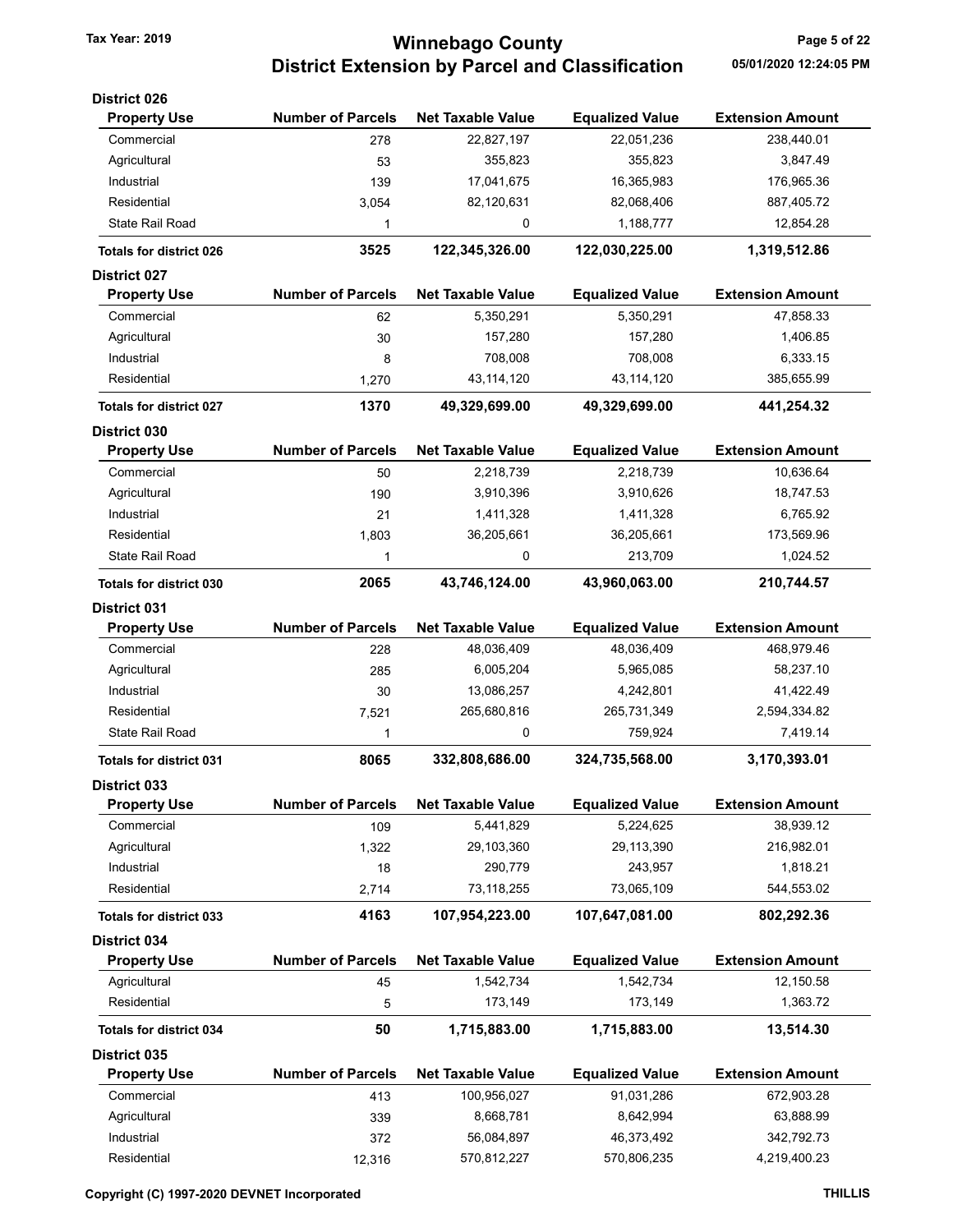# Tax Year: 2019 **Minnebago County Tax Year: 2019** Page 6 of 22 District Extension by Parcel and Classification 05/01/2020 12:24:05 PM

| <b>District 035</b>            |                          |                          |                        |                         |
|--------------------------------|--------------------------|--------------------------|------------------------|-------------------------|
| <b>Property Use</b>            | <b>Number of Parcels</b> | <b>Net Taxable Value</b> | <b>Equalized Value</b> | <b>Extension Amount</b> |
| State Rail Road                | 1                        | 0                        | 412,085                | 3,046.14                |
| <b>Totals for district 035</b> | 13441                    | 736,521,932.00           | 717,266,092.00         | 5,302,031.37            |
| <b>District 036</b>            |                          |                          |                        |                         |
| <b>Property Use</b>            | <b>Number of Parcels</b> | <b>Net Taxable Value</b> | <b>Equalized Value</b> | <b>Extension Amount</b> |
| Commercial                     | 36                       | 2,185,969                | 2,177,763              | 17,846.75               |
| Agricultural                   | 120                      | 2,263,457                | 2,172,720              | 17,805.43               |
| Industrial                     | 42                       | 2,199,427                | 2,183,259              | 17,891.81               |
| Residential                    | 1,392                    | 29,262,040               | 29,253,518             | 239,732.09              |
| <b>State Rail Road</b>         | 1                        | 0                        | 223,305                | 1,829.98                |
| <b>Totals for district 036</b> | 1591                     | 35,910,893.00            | 36,010,565.00          | 295,106.06              |
| <b>District 037</b>            |                          |                          |                        |                         |
| <b>Property Use</b>            | <b>Number of Parcels</b> | <b>Net Taxable Value</b> | <b>Equalized Value</b> | <b>Extension Amount</b> |
| Commercial                     | 141                      | 14,055,744               | 10,161,451             | 45,279.35               |
| Agricultural                   | 43                       | 901,235                  | 901,235                | 4,015.91                |
| Industrial                     | 10                       | 2,678,524                | 2,678,524              | 11,935.51               |
| Local Rail Road                | 1                        | 0                        | 0                      | 0.00                    |
| Residential                    | 6,244                    | 160,336,420              | 160,035,123            | 713,116.69              |
| State Rail Road                | 1                        | 0                        | 516,607                | 2,302.00                |
| <b>Totals for district 037</b> | 6440                     | 177,971,923.00           | 174,292,940.00         | 776,649.46              |
| <b>District 038</b>            |                          |                          |                        |                         |
| <b>Property Use</b>            | <b>Number of Parcels</b> | <b>Net Taxable Value</b> | <b>Equalized Value</b> | <b>Extension Amount</b> |
| Commercial                     | 26                       | 1,255,077                | 1,255,077              | 6,879.05                |
| Agricultural                   | 239                      | 4,959,295                | 4,959,295              | 27,181.89               |
| Industrial                     | 16                       | 608,815                  | 608,815                | 3,336.91                |
| Residential                    | 1,662                    | 53,704,887               | 53,704,887             | 294,356.20              |
| <b>State Rail Road</b>         | 1                        | 0                        | 331,926                | 1,819.30                |
| <b>Totals for district 038</b> | 1944                     | 60,528,074.00            | 60,860,000.00          | 333,573.35              |
| <b>District 039</b>            |                          |                          |                        |                         |
| <b>Property Use</b>            | <b>Number of Parcels</b> | <b>Net Taxable Value</b> | <b>Equalized Value</b> | <b>Extension Amount</b> |
| Commercial                     | 139                      | 7,070,253                | 7,070,253              | 28,252.67               |
| Agricultural                   | 873                      | 23,368,624               | 23,368,624             | 93,381.11               |
| Industrial                     | 48                       | 2,268,008                | 2,268,008              | 9,062.98                |
| Local Rail Road                | 2                        | 487                      | 487                    | 1.95                    |
| Residential                    | 1,943                    | 64,384,288               | 64,391,718             | 257,309.35              |
| <b>State Rail Road</b>         | 1                        | 0                        | 544,915                | 2,177.48                |
| <b>Totals for district 039</b> | 3006                     | 97,091,660.00            | 97,644,005.00          | 390,185.54              |
| District 040                   |                          |                          |                        |                         |
| <b>Property Use</b>            | <b>Number of Parcels</b> | <b>Net Taxable Value</b> | <b>Equalized Value</b> | <b>Extension Amount</b> |
| Agricultural                   | 3                        | 16,665                   | 16,665                 | 12.58                   |
| Industrial                     | 5                        | 443,491                  | 443,491                | 334.84                  |
| Residential                    | 96                       | 2,156,717                | 2,156,717              | 1,628.30                |
| State Rail Road                | 1                        | 0                        | 620,761                | 468.68                  |
| <b>Totals for district 040</b> | 105                      | 2,616,873.00             | 3,237,634.00           | 2,444.40                |
| <b>District 041</b>            |                          |                          |                        |                         |
| <b>Property Use</b>            | <b>Number of Parcels</b> | <b>Net Taxable Value</b> | <b>Equalized Value</b> | <b>Extension Amount</b> |
| Commercial                     | 187                      | 13,640,720               | 12,002,081             | 83,714.49               |
| Agricultural                   | 612                      | 18,304,135               | 18,304,135             | 127,671.32              |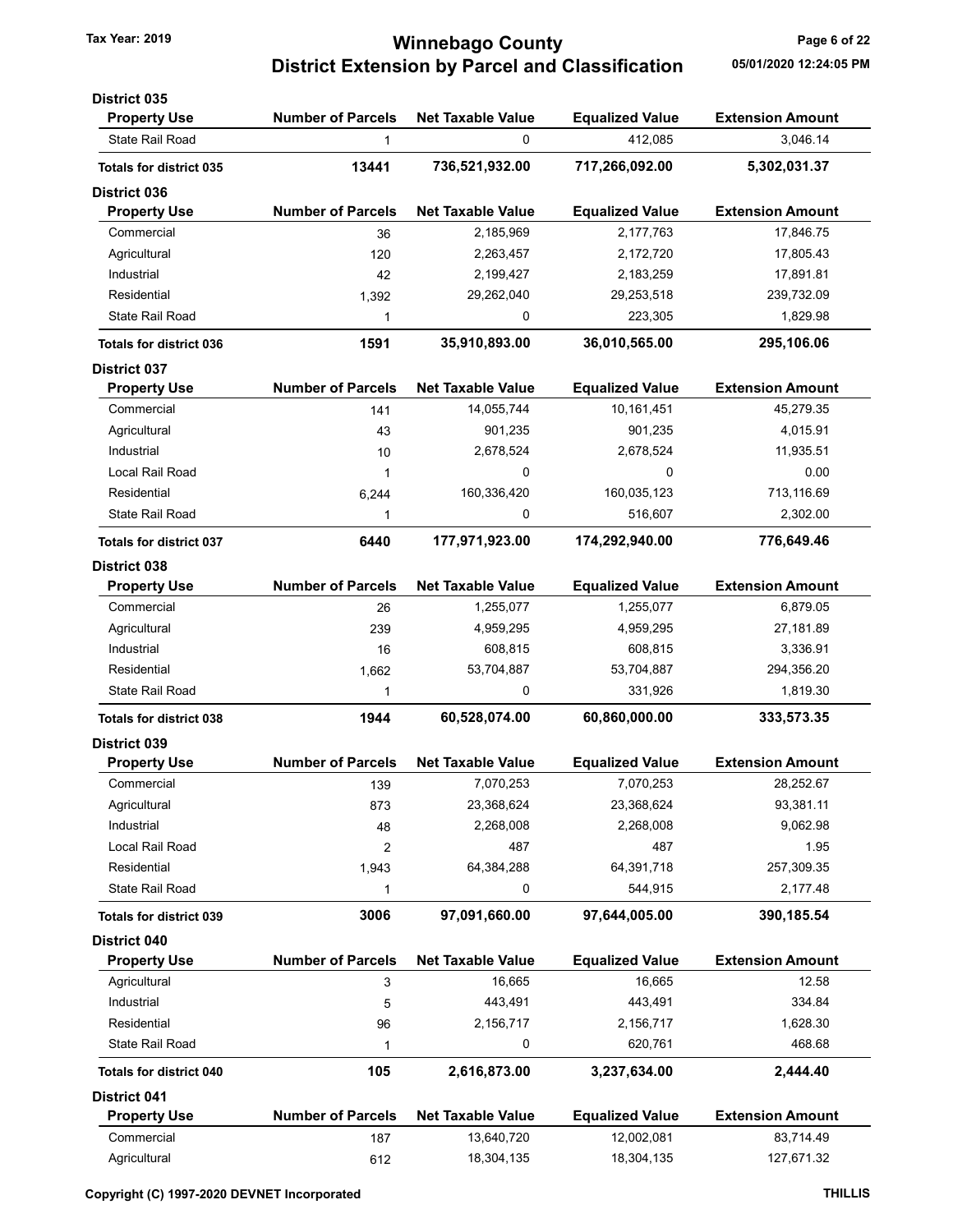## Tax Year: 2019 **Tax Year: 2019** Page 7 of 22 District Extension by Parcel and Classification 05/01/2020 12:24:05 PM

| <b>District 041</b>            |                          |                          |                        |                         |
|--------------------------------|--------------------------|--------------------------|------------------------|-------------------------|
| <b>Property Use</b>            | <b>Number of Parcels</b> | <b>Net Taxable Value</b> | <b>Equalized Value</b> | <b>Extension Amount</b> |
| Industrial                     | 36                       | 7,395,560                | 4,700,943              | 32,789.10               |
| Residential                    | 4,727                    | 205,661,819              | 205,565,449            | 1,433,819.32            |
| <b>State Rail Road</b>         | 1                        | 0                        | 496,081                | 3,460.18                |
| <b>Totals for district 041</b> | 5563                     | 245,002,234.00           | 241,068,689.00         | 1,681,454.41            |
| <b>District 042</b>            |                          |                          |                        |                         |
| <b>Property Use</b>            | <b>Number of Parcels</b> | <b>Net Taxable Value</b> | <b>Equalized Value</b> | <b>Extension Amount</b> |
| Commercial                     | 5                        | 119,146                  | 119,146                | 796.96                  |
| Agricultural                   | 66                       | 1,524,141                | 1,524,141              | 10,194.95               |
| Residential                    | 183                      | 7,799,237                | 7,799,237              | 52,169.12               |
| <b>Totals for district 042</b> | 254                      | 9,442,524.00             | 9,442,524.00           | 63,161.03               |
| <b>District 043</b>            |                          |                          |                        |                         |
| <b>Property Use</b>            | <b>Number of Parcels</b> | <b>Net Taxable Value</b> | <b>Equalized Value</b> | <b>Extension Amount</b> |
| Commercial                     | 65                       | 3,096,647                | 3,096,647              | 16,786.93               |
| Agricultural                   | 38                       | 519,552                  | 519,552                | 2,816.51                |
| Industrial                     | 44                       | 1,789,982                | 1,789,982              | 9,703.51                |
| Residential                    | 2,439                    | 18,531,709               | 18,531,709             | 100,460.01              |
| State Rail Road                | 1                        | 0                        | 27,246                 | 147.70                  |
| <b>Totals for district 043</b> | 2587                     | 23,937,890.00            | 23,965,136.00          | 129,914.66              |
| <b>District 044</b>            |                          |                          |                        |                         |
| <b>Property Use</b>            | <b>Number of Parcels</b> | <b>Net Taxable Value</b> | <b>Equalized Value</b> | <b>Extension Amount</b> |
| Commercial                     | 98                       | 8,182,439                | 8,182,439              | 53,995.91               |
| Agricultural                   | 858                      | 25,304,374               | 25,304,374             | 166,983.61              |
| Industrial                     | 25                       | 2,800,763                | 2,800,763              | 18,482.25               |
| Local Rail Road                | 2                        | 770,229                  | 770,229                | 5,082.74                |
| Residential                    | 2,414                    | 89,184,709               | 89,184,709             | 588,529.81              |
| State Rail Road                | 1                        | 0                        | 630,542                | 4,160.96                |
| <b>Totals for district 044</b> | 3398                     | 126,242,514.00           | 126,873,056.00         | 837,235.28              |
| <b>District 046</b>            |                          |                          |                        |                         |
| <b>Property Use</b>            | <b>Number of Parcels</b> | <b>Net Taxable Value</b> | <b>Equalized Value</b> | <b>Extension Amount</b> |
| Commercial                     | 4,735                    | 594,476,276              | 575,988,757            | 5,952,267.83            |
| Agricultural                   | 634                      | 8,567,533                | 8,231,552              | 85,064.80               |
| Industrial                     | 2,167                    | 229,623,799              | 200,031,939            | 2,067,130.07            |
| Local Rail Road                | 29                       | 124,511                  | 124,511                | 1,286.70                |
| Residential                    | 69,257                   | 1,525,323,066            | 1,520,822,919          | 15,716,182.53           |
| State Rail Road                | 1                        | 0                        | 5,084,871              | 52,547.08               |
| <b>Totals for district 046</b> | 76823                    | 2,358,115,185.00         | 2,310,284,549.00       | 23,874,479.01           |
| District 047                   |                          |                          |                        |                         |
| <b>Property Use</b>            | <b>Number of Parcels</b> | <b>Net Taxable Value</b> | <b>Equalized Value</b> | <b>Extension Amount</b> |
| Commercial                     | 102                      | 4,228,253                | 4,228,253              | 6,063.35                |
| Agricultural                   | 594                      | 15,616,423               | 15,616,423             | 22,393.87               |
| Industrial                     | 44                       | 2,095,515                | 2,095,515              | 3,005.01                |
| Residential                    | 1,753                    | 58,417,916               | 58,423,735             | 83,779.73               |
| <b>Totals for district 047</b> | 2493                     | 80,358,107.00            | 80,363,926.00          | 115,241.96              |
| <b>District 048</b>            |                          |                          |                        |                         |
| <b>Property Use</b>            | <b>Number of Parcels</b> | <b>Net Taxable Value</b> | <b>Equalized Value</b> | <b>Extension Amount</b> |
| Commercial                     | 84                       | 7,048,444                | 7,048,444              | 8,986.80                |
| Agricultural                   | 387                      | 11,973,134               | 11,973,134             | 15,265.69               |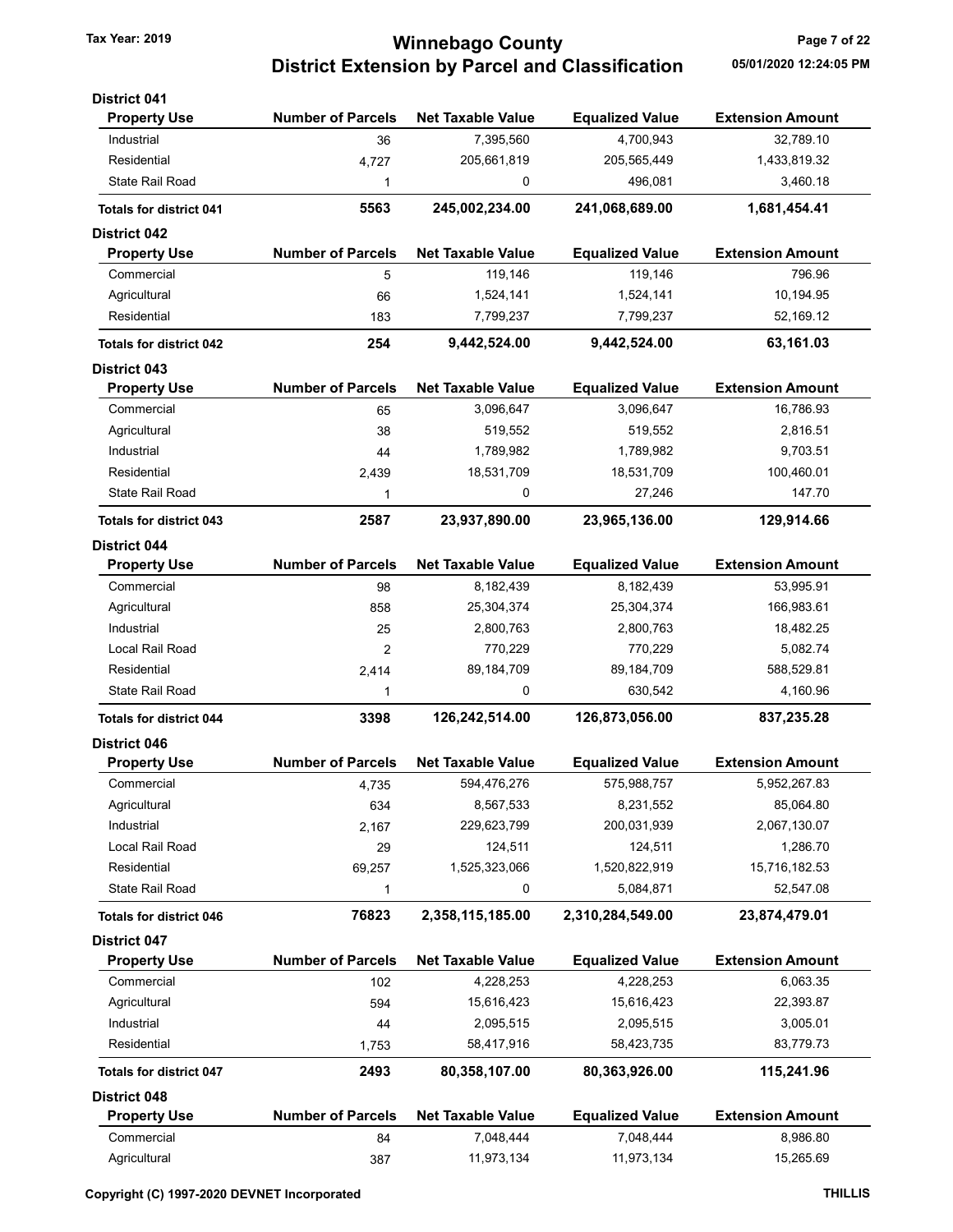# Tax Year: 2019 **Tax Year: 2019** Page 8 of 22 District Extension by Parcel and Classification 05/01/2020 12:24:05 PM

| <b>District 048</b>            |                          |                          |                        |                         |
|--------------------------------|--------------------------|--------------------------|------------------------|-------------------------|
| <b>Property Use</b>            | <b>Number of Parcels</b> | <b>Net Taxable Value</b> | <b>Equalized Value</b> | <b>Extension Amount</b> |
| Industrial                     | 25                       | 2,800,763                | 2,800,763              | 3,570.98                |
| Local Rail Road                | $\overline{2}$           | 770,229                  | 770,229                | 982.04                  |
| Residential                    | 2,082                    | 77,144,941               | 77,144,941             | 98,359.55               |
| <b>State Rail Road</b>         | 1                        | 0                        | 543,212                | 692.60                  |
| <b>Totals for district 048</b> | 2581                     | 99,737,511.00            | 100,280,723.00         | 127,857.66              |
| <b>District 049</b>            |                          |                          |                        |                         |
| <b>Property Use</b>            | <b>Number of Parcels</b> | <b>Net Taxable Value</b> | <b>Equalized Value</b> | <b>Extension Amount</b> |
| Commercial                     | 38                       | 2,871,697                | 2,871,697              | 4,330.54                |
| Agricultural                   | 304                      | 9,537,997                | 9,537,997              | 14,383.24               |
| Industrial                     | 4                        | 172,493                  | 172,493                | 260.11                  |
| Local Rail Road                | 2                        | 487                      | 487                    | 0.73                    |
| Residential                    | 170                      | 5,051,106                | 5,051,106              | 7,617.07                |
| <b>State Rail Road</b>         | 1                        | 0                        | 632,245                | 953.44                  |
| <b>Totals for district 049</b> | 519                      | 17,633,780.00            | 18,266,025.00          | 27,545.13               |
| District 050                   |                          |                          |                        |                         |
| <b>Property Use</b>            | <b>Number of Parcels</b> | <b>Net Taxable Value</b> | <b>Equalized Value</b> | <b>Extension Amount</b> |
| Commercial                     | 72                       | 3,700,956                | 3,483,752              | 1,431.82                |
| Agricultural                   | 13                       | 93,052                   | 93,052                 | 38.23                   |
| Industrial                     | 16                       | 218,728                  | 171,906                | 70.66                   |
| Residential                    | 520                      | 12,047,658               | 11,985,274             | 4,925.93                |
| <b>Totals for district 050</b> | 621                      | 16,060,394.00            | 15,733,984.00          | 6,466.64                |
| <b>District 051</b>            |                          |                          |                        |                         |
| <b>Property Use</b>            | <b>Number of Parcels</b> | <b>Net Taxable Value</b> | <b>Equalized Value</b> | <b>Extension Amount</b> |
| Commercial                     | 5,155                    | 698,283,321              | 666,772,401            | 1,232,195.53            |
| Agricultural                   | 415                      | 3,829,685                | 3,722,189              | 6,878.55                |
| Industrial                     | 2,377                    | 267, 134, 315            | 230,258,482            | 425,517.72              |
| Local Rail Road                | 29                       | 124,511                  | 124,511                | 230.07                  |
| Residential                    | 78,713                   | 1,868,508,188            | 1,863,649,388          | 3,444,026.11            |
| <b>State Rail Road</b>         | 1                        | 0                        | 5,405,492              | 9,989.42                |
| <b>Totals for district 051</b> | 86690                    | 2,837,880,020.00         | 2,769,932,463.00       | 5,118,837.40            |
| <b>District 052</b>            |                          |                          |                        |                         |
| <b>Property Use</b>            | <b>Number of Parcels</b> | <b>Net Taxable Value</b> | <b>Equalized Value</b> | <b>Extension Amount</b> |
| Commercial                     | 4                        | 67,302                   | 0                      | 450.14                  |
| Industrial                     | 47                       | 2,352,085                | 0                      | 83,224.28               |
| Residential                    | 8                        | 3,196                    | 0                      | 0.00                    |
| <b>Totals for district 052</b> | 59                       | 2,422,583.00             | 0.00                   | 83,674.42               |
| <b>District 053</b>            |                          |                          |                        |                         |
| <b>Property Use</b>            | <b>Number of Parcels</b> | <b>Net Taxable Value</b> | <b>Equalized Value</b> | <b>Extension Amount</b> |
| Commercial                     | 31                       | 1,921,750                | 1,921,750              | 1,691.19                |
| Agricultural                   | 11                       | 139,675                  | 139,675                | 122.90                  |
| Industrial                     | 4                        | 172,493                  | 172,493                | 151.80                  |
| Local Rail Road                | $\overline{\mathbf{c}}$  | 487                      | 487                    | 0.43                    |
| Residential                    | 96                       | 2,144,558                | 2,144,558              | 1,887.26                |
| <b>State Rail Road</b>         | 1                        | 0                        | 56,194                 | 49.46                   |
| <b>Totals for district 053</b> | 145                      | 4,378,963.00             | 4,435,157.00           | 3,903.04                |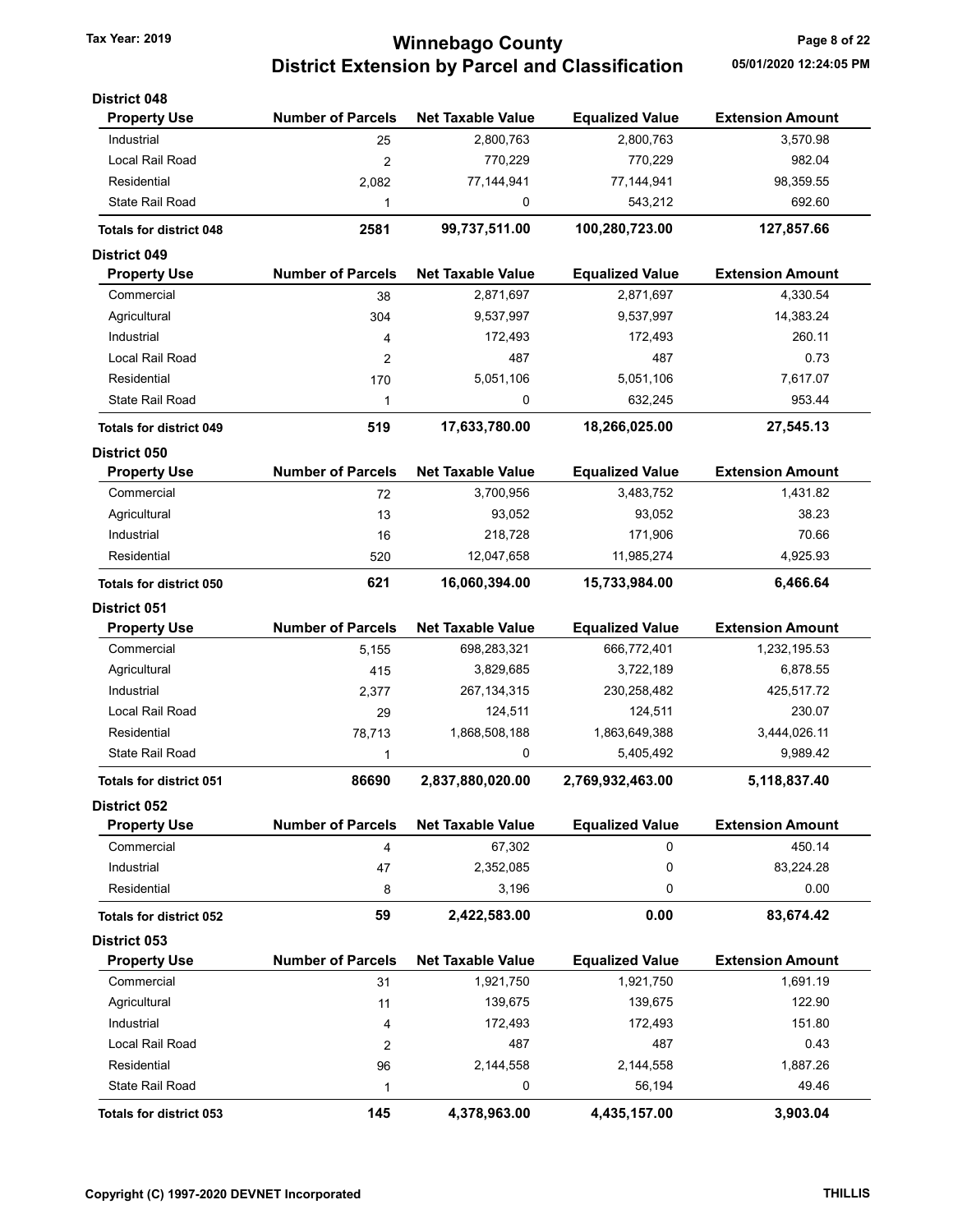# Tax Year: 2019 **Minnebago County Tax Year: 2019** Page 9 of 22 District Extension by Parcel and Classification 05/01/2020 12:24:05 PM

| <b>District 054</b>            |                          |                          |                        |                         |
|--------------------------------|--------------------------|--------------------------|------------------------|-------------------------|
| <b>Property Use</b>            | <b>Number of Parcels</b> | <b>Net Taxable Value</b> | <b>Equalized Value</b> | <b>Extension Amount</b> |
| Commercial                     | 201                      | 44,869,175               | 44,860,969             | 168,722.16              |
| Agricultural                   | 311                      | 6,915,554                | 6,784,698              | 25,517.25               |
| Industrial                     | 39                       | 12,479,258               | 3,619,634              | 13,613.45               |
| Residential                    | 5,617                    | 210,341,622              | 210,359,633            | 791,162.21              |
| <b>State Rail Road</b>         | 1                        | 0                        | 981,213                | 3,690.36                |
| <b>Totals for district 054</b> | 6169                     | 274,605,609.00           | 266,606,147.00         | 1,002,705.43            |
| <b>District 055</b>            |                          |                          |                        |                         |
| <b>Property Use</b>            | <b>Number of Parcels</b> | <b>Net Taxable Value</b> | <b>Equalized Value</b> | <b>Extension Amount</b> |
| Commercial                     | 1,286                    | 199,988,976              | 184,443,183            | 536,545.46              |
| Agricultural                   | 446                      | 9,318,859                | 9,198,106              | 26,757.32               |
| Industrial                     | 775                      | 116, 103, 219            | 87,015,465             | 253,128.04              |
| Local Rail Road                | 1                        | 0                        | 0                      | 0.00                    |
| Residential                    | 26,190                   | 958,676,473              | 958,298,266            | 2,787,689.67            |
| State Rail Road                | 1                        | 0                        | 986,492                | 2,869.72                |
| <b>Totals for district 055</b> | 28699                    | 1,284,087,527.00         | 1,239,941,512.00       | 3,606,990.21            |
| <b>District 056</b>            |                          |                          |                        |                         |
| <b>Property Use</b>            | <b>Number of Parcels</b> | <b>Net Taxable Value</b> | <b>Equalized Value</b> | <b>Extension Amount</b> |
| Commercial                     | 110                      | 4,764,366                | 4,764,366              | 9,133.30                |
| Agricultural                   | 823                      | 21, 112, 462             | 21,112,462             | 40,472.60               |
| Industrial                     | 44                       | 2,095,515                | 2,095,515              | 4,017.09                |
| Residential                    | 1,973                    | 64,817,978               | 64,825,408             | 124,270.26              |
| <b>Totals for district 056</b> | 2950                     | 92,790,321.00            | 92,797,751.00          | 177,893.25              |
| <b>District 057</b>            |                          |                          |                        |                         |
| <b>Property Use</b>            | <b>Number of Parcels</b> | <b>Net Taxable Value</b> | <b>Equalized Value</b> | <b>Extension Amount</b> |
| Commercial                     | 179                      | 12,993,488               | 11,354,849             | 32,645.17               |
| Agricultural                   | 339                      | 10,014,952               | 10,014,952             | 28,792.94               |
| Industrial                     | 36                       | 7,395,560                | 4,700,943              | 13,515.19               |
| Residential                    | 4,156                    | 182,720,936              | 182,622,287            | 525,039.52              |
| <b>State Rail Road</b>         | 1                        | 0                        | 348,558                | 1,002.10                |
| <b>Totals for district 057</b> | 4711                     | 213,124,936.00           | 209,041,589.00         | 600,994.92              |
| District 058                   |                          |                          |                        |                         |
| <b>Property Use</b>            | <b>Number of Parcels</b> | <b>Net Taxable Value</b> | <b>Equalized Value</b> | <b>Extension Amount</b> |
| Commercial                     | 131                      | 10,684,996               | 10,684,996             | 22,203.49               |
| Agricultural                   | 1,056                    | 31,670,660               | 31,670,660             | 65,811.62               |
| Industrial                     | 33                       | 3,300,284                | 3,300,284              | 6,857.97                |
| Local Rail Road                | 4                        | 770,716                  | 770,716                | 1,601.54                |
| Residential                    | 2,867                    | 107,320,178              | 107,320,178            | 223,011.28              |
| <b>Totals for district 058</b> | 4091                     | 153,746,834.00           | 153,746,834.00         | 319,485.90              |
| District 059                   |                          |                          |                        |                         |
| <b>Property Use</b>            | <b>Number of Parcels</b> | <b>Net Taxable Value</b> | <b>Equalized Value</b> | <b>Extension Amount</b> |
| Commercial                     | 3,700                    | 464,644,319              | 447,883,559            | 2,044,140.49            |
| Agricultural                   | 191                      | 1,547,503                | 1,252,781              | 5,717.64                |
| Industrial                     | 1,672                    | 163,523,564              | 153,308,053            | 699,697.85              |
| Local Rail Road                | 28                       | 124,511                  | 124,511                | 568.29                  |
| Residential                    | 49,943                   | 1,015,131,128            | 1,010,667,824          | 4,612,689.72            |
| State Rail Road                | 1                        | 0                        | 4,079,000              | 18,616.60               |
| Totals for district 059        | 55535                    | 1,644,971,025.00         | 1,617,315,728.00       | 7,381,430.59            |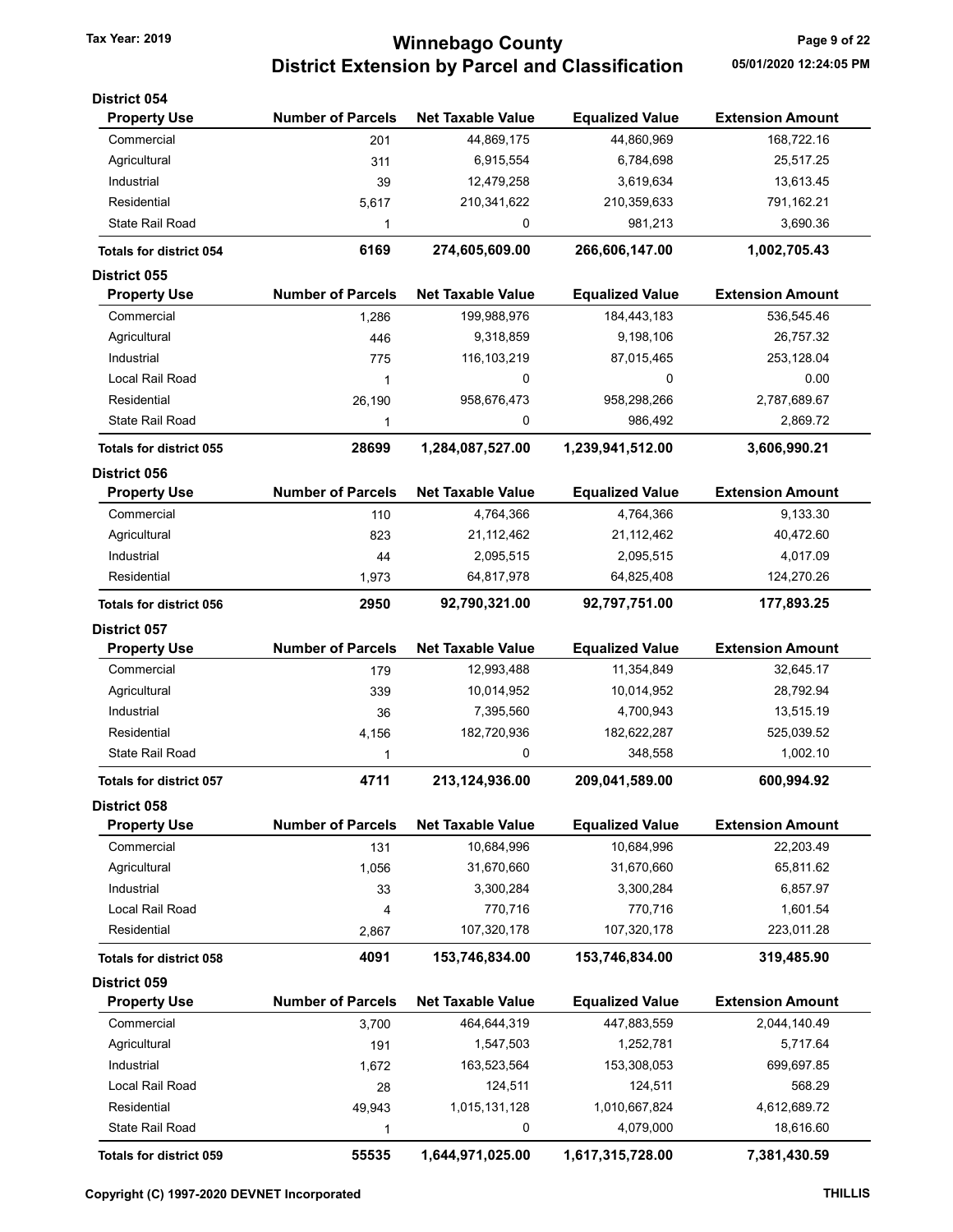# Tax Year: 2019 **Tax Year: 2019 Page 10 of 22** District Extension by Parcel and Classification 05/01/2020 12:24:05 PM

| <b>District 060</b>            |                          |                          |                        |                         |
|--------------------------------|--------------------------|--------------------------|------------------------|-------------------------|
| <b>Property Use</b>            | <b>Number of Parcels</b> | <b>Net Taxable Value</b> | <b>Equalized Value</b> | <b>Extension Amount</b> |
| Commercial                     | 5,121                    | 667,904,428              | 635,785,239            | 642,779.11              |
| Agricultural                   | 1,434                    | 26,233,351               | 25,687,250             | 25,969.77               |
| Industrial                     | 2,515                    | 282,865,387              | 234,833,032            | 237,416.29              |
| Local Rail Road                | 29                       | 124,511                  | 124,511                | 125.87                  |
| Residential                    | 85,280                   | 2,064,566,934            | 2,059,735,102          | 2,082,394.17            |
| <b>State Rail Road</b>         | 1                        | 0                        | 7,017,722              | 7,094.94                |
| <b>Totals for district 060</b> | 94380                    | 3,041,694,611.00         | 2,963,182,856.00       | 2,995,780.15            |
| <b>District 061</b>            |                          |                          |                        |                         |
| <b>Property Use</b>            | <b>Number of Parcels</b> | <b>Net Taxable Value</b> | <b>Equalized Value</b> | <b>Extension Amount</b> |
| Commercial                     | 278                      | 22,827,197               | 22,051,236             | 44,278.88               |
| Agricultural                   | 53                       | 355,823                  | 355,823                | 714.51                  |
| Industrial                     | 139                      | 17,041,675               | 16,365,983             | 32,862.86               |
| Residential                    | 3,054                    | 82,120,631               | 82,068,406             | 164,793.26              |
| State Rail Road                | 1                        | 0                        | 1,188,777              | 2,387.08                |
| <b>Totals for district 061</b> | 3525                     | 122,345,326.00           | 122,030,225.00         | 245,036.59              |
| <b>District 062</b>            |                          |                          |                        |                         |
| <b>Property Use</b>            | <b>Number of Parcels</b> | <b>Net Taxable Value</b> | <b>Equalized Value</b> | <b>Extension Amount</b> |
| Commercial                     | 29                       | 2,354,267                | 2,354,267              | 953.48                  |
| Agricultural                   | 33                       | 404,741                  | 404,741                | 163.89                  |
| Industrial                     | 12                       | 1,066,507                | 1,066,507              | 431.94                  |
| Residential                    | 432                      | 6,819,761                | 6,819,761              | 2,762.18                |
| <b>Totals for district 062</b> | 506                      | 10,645,276.00            | 10,645,276.00          | 4,311.49                |
| <b>District 063</b>            |                          |                          |                        |                         |
| <b>Property Use</b>            | <b>Number of Parcels</b> | <b>Net Taxable Value</b> | <b>Equalized Value</b> | <b>Extension Amount</b> |
| Commercial                     | 4                        | 39,017                   | 0                      | 455.50                  |
| Industrial                     | 2                        | 58,169                   | 0                      | 0.00                    |
| <b>Totals for district 063</b> | 6                        | 97,186.00                | 0.00                   | 455.50                  |
| <b>District 064</b>            |                          |                          |                        |                         |
| <b>Property Use</b>            | <b>Number of Parcels</b> | <b>Net Taxable Value</b> | <b>Equalized Value</b> | <b>Extension Amount</b> |
| Residential                    | 91                       | 618,567                  | 618,567                | 0.00                    |
| <b>Totals for district 064</b> | 91                       | 618,567.00               | 618,567.00             | 0.00                    |
| <b>District 065</b>            |                          |                          |                        |                         |
| <b>Property Use</b>            | <b>Number of Parcels</b> | <b>Net Taxable Value</b> | <b>Equalized Value</b> | <b>Extension Amount</b> |
| Commercial                     | 2                        | 16,498                   | 16,498                 | 138.52                  |
| Industrial                     | 4                        | 92,880                   | 92,880                 | 779.83                  |
| Residential                    | 544                      | 1,360,606                | 1,360,606              | 11,423.50               |
| <b>Totals for district 065</b> | 550                      | 1,469,984.00             | 1,469,984.00           | 12,341.85               |
| <b>District 066</b>            |                          |                          |                        |                         |
| <b>Property Use</b>            | <b>Number of Parcels</b> | <b>Net Taxable Value</b> | <b>Equalized Value</b> | <b>Extension Amount</b> |
| Commercial                     | 71                       | 12,862,432               | 0                      | 129,479.68              |
| <b>Totals for district 066</b> | 71                       | 12,862,432.00            | 0.00                   | 129,479.68              |
| <b>District 067</b>            |                          |                          |                        |                         |
| <b>Property Use</b>            | <b>Number of Parcels</b> | <b>Net Taxable Value</b> | <b>Equalized Value</b> | <b>Extension Amount</b> |
| Commercial                     | 41                       | 1,009,775                | 0                      | 58,818.36               |
| Industrial                     | 16                       | 93,314                   | 0                      | 70.48                   |
|                                |                          |                          |                        |                         |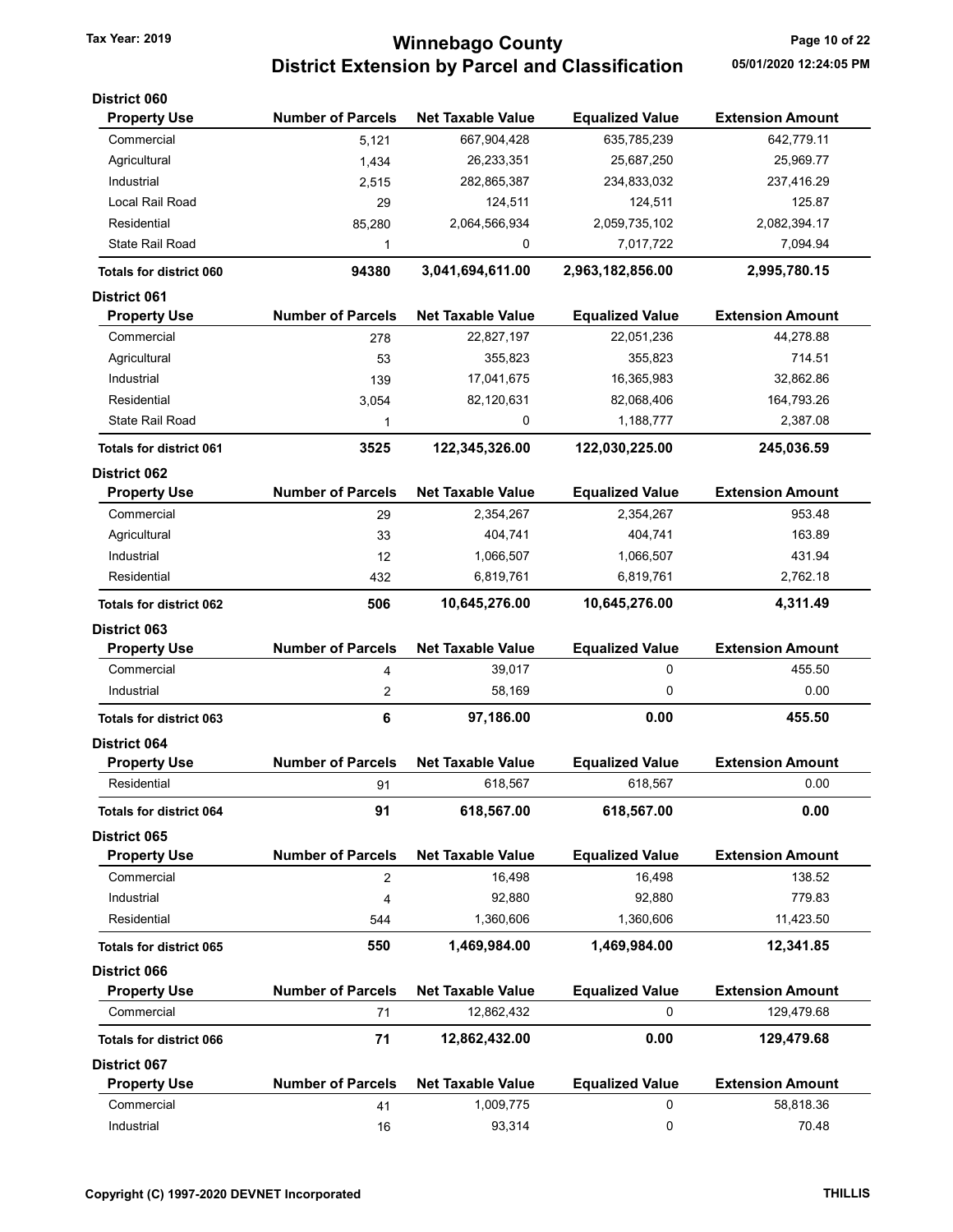### Tax Year: 2019 **Tax Year: 2019 Page 11 of 22** District Extension by Parcel and Classification 05/01/2020 12:24:05 PM

| <b>District 067</b>            |                          |                          |                        |                         |
|--------------------------------|--------------------------|--------------------------|------------------------|-------------------------|
| <b>Property Use</b>            | <b>Number of Parcels</b> | <b>Net Taxable Value</b> | <b>Equalized Value</b> | <b>Extension Amount</b> |
| Residential                    | 1,699                    | 8,551,000                | $\mathbf 0$            | 31,838.90               |
| <b>Totals for district 067</b> | 1756                     | 9,654,089.00             | 0.00                   | 90,727.74               |
| <b>District 068</b>            |                          |                          |                        |                         |
| <b>Property Use</b>            | <b>Number of Parcels</b> | <b>Net Taxable Value</b> | <b>Equalized Value</b> | <b>Extension Amount</b> |
| Commercial                     | 9                        | 92,799                   | $\mathbf 0$            | 10,496.86               |
| Industrial                     | 55                       | 887,863                  | 0                      | 25,396.98               |
| Residential                    | 16                       | 58,002                   | 0                      | 729.32                  |
| <b>Totals for district 068</b> | 80                       | 1,038,664.00             | 0.00                   | 36,623.16               |
| <b>District 070</b>            |                          |                          |                        |                         |
| <b>Property Use</b>            | <b>Number of Parcels</b> | <b>Net Taxable Value</b> | <b>Equalized Value</b> | <b>Extension Amount</b> |
| Commercial                     | 968                      | 131,328,194              | 115,782,542            | 8,275,209.80            |
| Agricultural                   | 39                       | 441,030                  | 439,318                | 31,398.92               |
| Industrial                     | 623                      | 77,842,253               | 62,243,555             | 4,448,671.38            |
| Local Rail Road                | 1                        | 0                        | 0                      | 0.00                    |
| Residential                    | 16,097                   | 463,287,500              | 462,877,972            | 33,082,814.76           |
| State Rail Road                | 1                        | 0                        | 604,332                | 43,192.82               |
| <b>Totals for district 070</b> | 17729                    | 672,898,977.00           | 641,947,719.00         | 45,881,287.68           |
| <b>District 071</b>            |                          |                          |                        |                         |
| <b>Property Use</b>            | <b>Number of Parcels</b> | <b>Net Taxable Value</b> | <b>Equalized Value</b> | <b>Extension Amount</b> |
| Commercial                     | 208                      | 46,807,140               | 46,807,140             | 1,907,905.93            |
| Agricultural                   | 121                      | 3,584,214                | 3,584,214              | 146,096.11              |
| Industrial                     | 53                       | 7,757,044                | 7,642,421              | 311,512.74              |
| Residential                    | 5,272                    | 269,770,497              | 269,809,602            | 10,997,708.88           |
| State Rail Road                | 1                        | 0                        | 101,873                | 4,152.46                |
| <b>Totals for district 071</b> | 5655                     | 327,918,895.00           | 327,945,250.00         | 13,367,376.12           |
| <b>District 072</b>            |                          |                          |                        |                         |
| <b>Property Use</b>            | <b>Number of Parcels</b> | <b>Net Taxable Value</b> | <b>Equalized Value</b> | <b>Extension Amount</b> |
| Commercial                     | 53                       | 11,938,285               | 11,938,285             | 487,846.09              |
| Agricultural                   | 133                      | 3,485,028                | 3,485,028              | 142,412.27              |
| Industrial                     | 10                       | 5,716,121                | 5,716,121              | 233,583.57              |
| Residential                    | 2,028                    | 113,244,554              | 113,244,554            | 4,627,625.48            |
| <b>Totals for district 072</b> | 2224                     | 134,383,988.00           | 134,383,988.00         | 5,491,467.41            |
| District 073                   |                          |                          |                        |                         |
| <b>Property Use</b>            | <b>Number of Parcels</b> | <b>Net Taxable Value</b> | <b>Equalized Value</b> | <b>Extension Amount</b> |
| Commercial                     | 23                       | 1,181,577                | 1,181,577              | 45,801.46               |
| Agricultural                   | 386                      | 10,912,823               | 10,917,823             | 423,207.57              |
| Residential                    | 631                      | 20,587,805               | 20,587,805             | 798,045.04              |
| <b>Totals for district 073</b> | 1040                     | 32,682,205.00            | 32,687,205.00          | 1,267,054.07            |
| <b>District 074</b>            |                          |                          |                        |                         |
| <b>Property Use</b>            | <b>Number of Parcels</b> | <b>Net Taxable Value</b> | <b>Equalized Value</b> | <b>Extension Amount</b> |
| Commercial                     | 149                      | 12,332,546               | 10,693,907             | 388,819.81              |
| Agricultural                   | 507                      | 14,849,556               | 14,849,556             | 539,914.96              |
| Industrial                     | 58                       | 12,818,976               | 10,124,359             | 368, 111.59             |
| Residential                    | 4,828                    | 210,961,762              | 210,863,113            | 7,666,772.28            |
| State Rail Road                | 1                        | 0                        | 461,370                | 16,774.96               |
| Totals for district 074        | 5543                     | 250,962,840.00           | 246,992,305.00         | 8,980,393.60            |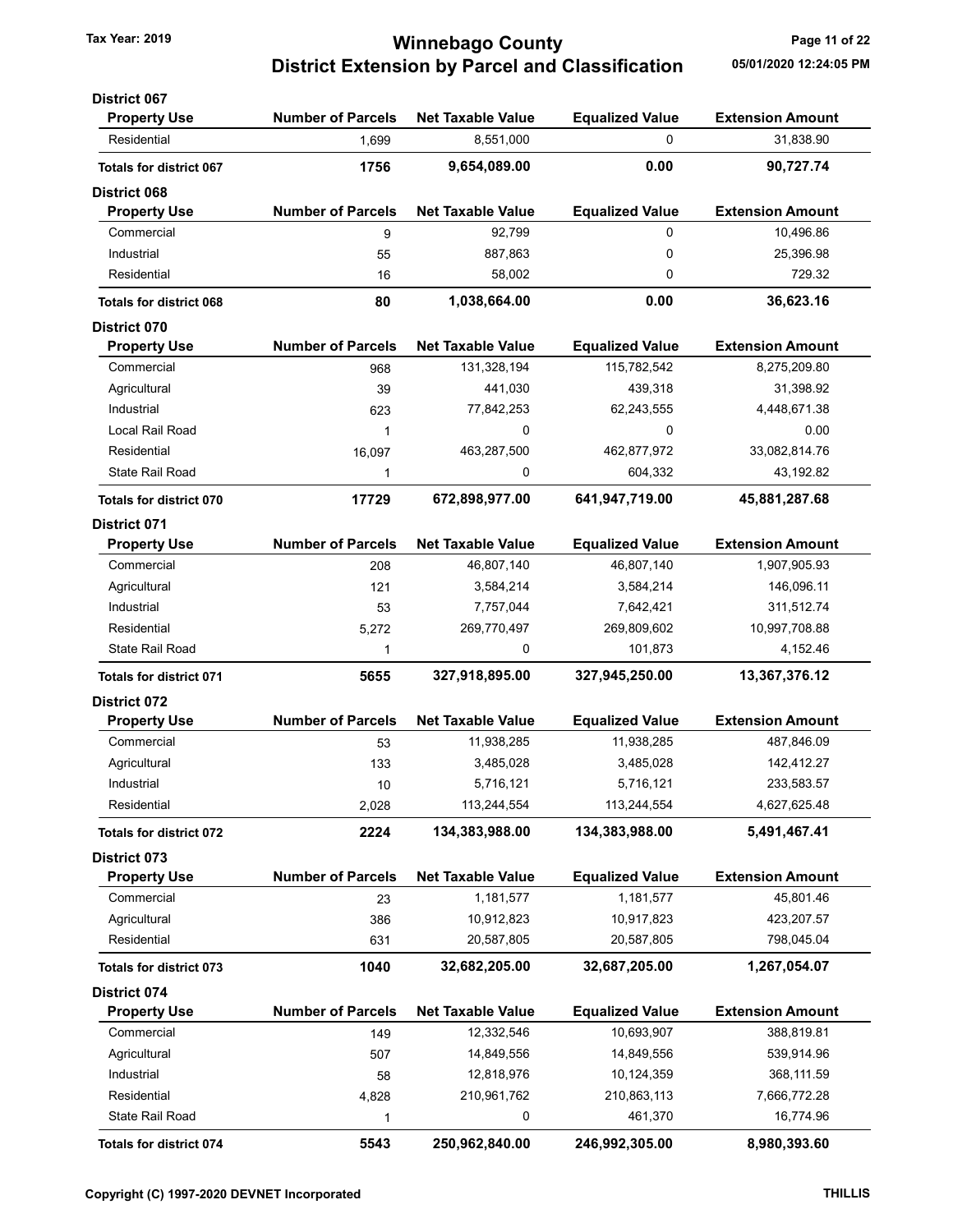# Tax Year: 2019 **Tax Year: 2019 Page 12 of 22** District Extension by Parcel and Classification 05/01/2020 12:24:05 PM

| <b>District 075</b>            |                          |                          |                        |                         |
|--------------------------------|--------------------------|--------------------------|------------------------|-------------------------|
| <b>Property Use</b>            | <b>Number of Parcels</b> | <b>Net Taxable Value</b> | <b>Equalized Value</b> | <b>Extension Amount</b> |
| Commercial                     | 1                        | 567,164                  | 567,164                | 40,315.15               |
| Agricultural                   | 4                        | 159,931                  | 159,931                | 11,368.22               |
| Residential                    | 3                        | 379,663                  | 379,663                | 26,987.21               |
| <b>Totals for district 075</b> | 8                        | 1,106,758.00             | 1,106,758.00           | 78,670.58               |
| <b>District 076</b>            |                          |                          |                        |                         |
| <b>Property Use</b>            | <b>Number of Parcels</b> | <b>Net Taxable Value</b> | <b>Equalized Value</b> | <b>Extension Amount</b> |
| Commercial                     | 4,175                    | 537, 185, 720            | 520,416,613            | 35,871,796.33           |
| Agricultural                   | 1,133                    | 18,201,253               | 17,867,498             | 1,231,588.94            |
| Industrial                     | 1,885                    | 203, 117, 466            | 170,667,898            | 11,763,967.67           |
| Local Rail Road                | 28                       | 124,511                  | 124,511                | 8,582.39                |
| Residential                    | 67,649                   | 1,534,005,612            | 1,529,581,314          | 105,432,508.76          |
| <b>State Rail Road</b>         | 1                        | 0                        | 6,163,673              | 424,855.84              |
| <b>Totals for district 076</b> | 74871                    | 2,292,634,562.00         | 2,244,821,507.00       | 154,733,299.93          |
| <b>District 077</b>            |                          |                          |                        |                         |
| <b>Property Use</b>            | <b>Number of Parcels</b> | <b>Net Taxable Value</b> | <b>Equalized Value</b> | <b>Extension Amount</b> |
| Commercial                     | 433                      | 72,259,548               | 70,620,909             | 1,879,293.01            |
| Agricultural                   | 1,147                    | 32,831,621               | 32,836,621             | 873,815.42              |
| Industrial                     | 121                      | 26,292,141               | 23,482,901             | 624,903.38              |
| Residential                    | 12,759                   | 614,564,618              | 614,505,074            | 16,352,594.28           |
| <b>State Rail Road</b>         | 1                        | 0                        | 563,243                | 14,988.48               |
| <b>Totals for district 077</b> | 14461                    | 745,947,928.00           | 742,008,748.00         | 19,745,594.57           |
| <b>District 078</b>            |                          |                          |                        |                         |
| <b>Property Use</b>            | <b>Number of Parcels</b> | <b>Net Taxable Value</b> | <b>Equalized Value</b> | <b>Extension Amount</b> |
| Commercial                     | 8                        | 254,181                  | 254,181                | 14,616.42               |
| Agricultural                   | 104                      | 2,263,264                | 2,052,630              | 118,034.41              |
| Residential                    | 237                      | 9,362,462                | 9,362,462              | 538,379.08              |
| <b>State Rail Road</b>         | 1                        | 0                        | 60,395                 | 3,472.96                |
| <b>Totals for district 078</b> | 350                      | 11,879,907.00            | 11,729,668.00          | 674,502.87              |
| <b>District 079</b>            |                          |                          |                        |                         |
| <b>Property Use</b>            | <b>Number of Parcels</b> | <b>Net Taxable Value</b> | <b>Equalized Value</b> | <b>Extension Amount</b> |
| Commercial                     | 297                      | 17,272,060               | 16,496,099             | 1,028,037.03            |
| Agricultural                   | 34                       | 313,841                  | 313,841                | 19,558.59               |
| Industrial                     | 141                      | 14,365,362               | 13,689,670             | 853,140.27              |
| Residential                    | 2,476                    | 51,770,934               | 51,718,709             | 3,223,109.86            |
| <b>State Rail Road</b>         | 1                        | 0                        | 1,291,205              | 80,467.90               |
| <b>Totals for district 079</b> | 2949                     | 83,722,197.00            | 83,509,524.00          | 5,204,313.65            |
| District 080                   |                          |                          |                        |                         |
| <b>Property Use</b>            | <b>Number of Parcels</b> | <b>Net Taxable Value</b> | <b>Equalized Value</b> | <b>Extension Amount</b> |
| Commercial                     | 108                      | 4,707,400                | 4,707,400              | 355,498.13              |
| Agricultural                   | 719                      | 18,171,434               | 18,171,434             | 1,372,288.60            |
| Industrial                     | 44                       | 2,095,515                | 2,095,515              | 158,251.22              |
| Residential                    | 1,945                    | 63,571,125               | 63,576,944             | 4,801,267.23            |
| <b>Totals for district 080</b> | 2816                     | 88,545,474.00            | 88,551,293.00          | 6,687,305.18            |
| <b>District 081</b>            |                          |                          |                        |                         |
| <b>Property Use</b>            | <b>Number of Parcels</b> | <b>Net Taxable Value</b> | <b>Equalized Value</b> | <b>Extension Amount</b> |
| Commercial                     | 90                       | 4,897,826                | 4,680,622              | 327,484.43              |
| Agricultural                   | 1,000                    | 21,312,268               | 21,317,298             | 1,491,486.20            |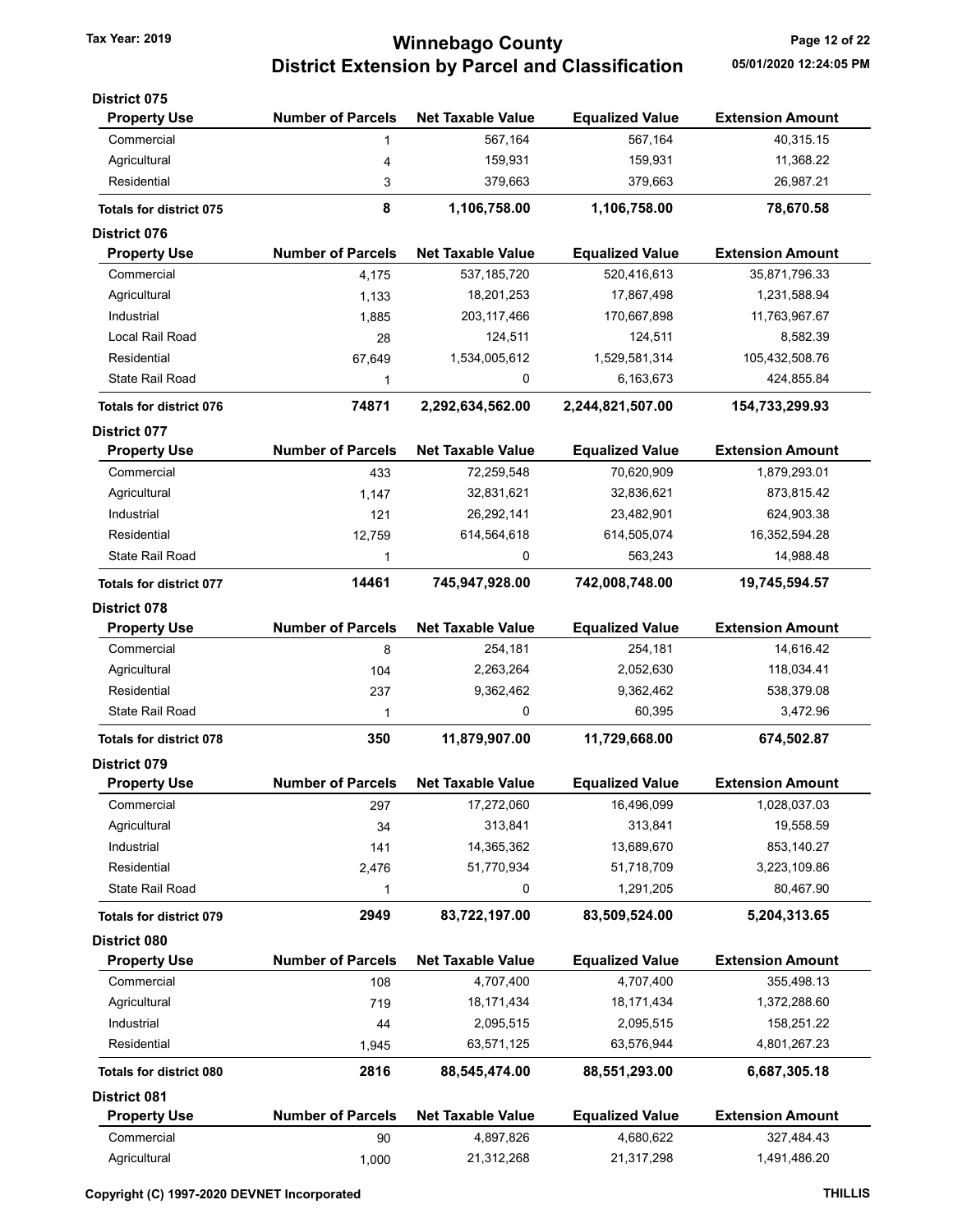# Tax Year: 2019 **Tax Year: 2019 Page 13 of 22** District Extension by Parcel and Classification 05/01/2020 12:24:05 PM

| <b>District 081</b>            |                          |                          |                        |                         |
|--------------------------------|--------------------------|--------------------------|------------------------|-------------------------|
| <b>Property Use</b>            | <b>Number of Parcels</b> | <b>Net Taxable Value</b> | <b>Equalized Value</b> | <b>Extension Amount</b> |
| Industrial                     | 18                       | 290,779                  | 243,957                | 17,068.69               |
| Residential                    | 2,135                    | 56,839,997               | 56,786,851             | 3,973,148.18            |
| <b>Totals for district 081</b> | 3243                     | 83,340,870.00            | 83,028,728.00          | 5,809,187.50            |
| <b>District 082</b>            |                          |                          |                        |                         |
| <b>Property Use</b>            | <b>Number of Parcels</b> | <b>Net Taxable Value</b> | <b>Equalized Value</b> | <b>Extension Amount</b> |
| Commercial                     | 133                      | 10,741,962               | 10,741,962             | 730,732.76              |
| Agricultural                   | 1.175                    | 34,802,179               | 34,802,179             | 2,367,452.83            |
| Industrial                     | 40                       | 4,960,174                | 4,960,174              | 337,420.85              |
| Local Rail Road                | 4                        | 770,716                  | 770,716                | 52,428.72               |
| Residential                    | 3,120                    | 113,877,038              | 113,878,649            | 7,746,709.00            |
| <b>State Rail Road</b>         | 1                        | 0                        | 1,318,497              | 89,692.08               |
| <b>Totals for district 082</b> | 4473                     | 165,152,069.00           | 166,472,177.00         | 11,324,436.24           |
| <b>District 083</b>            |                          |                          |                        |                         |
| <b>Property Use</b>            | <b>Number of Parcels</b> | <b>Net Taxable Value</b> | <b>Equalized Value</b> | <b>Extension Amount</b> |
| Agricultural                   | 12                       | 271,742                  | 271,742                | 16,914.85               |
| Residential                    | 9                        | 370,868                  | 370,868                | 23,085.05               |
| <b>Totals for district 083</b> | 21                       | 642,610.00               | 642,610.00             | 39,999.90               |
| <b>District 084</b>            |                          |                          |                        |                         |
| <b>Property Use</b>            | <b>Number of Parcels</b> | <b>Net Taxable Value</b> | <b>Equalized Value</b> | <b>Extension Amount</b> |
| Commercial                     | 6,213                    | 779,214,055              | 744,267,492            | 3,500,289.64            |
| Agricultural                   | 5,355                    | 128,496,821              | 127,960,750            | 601,799.14              |
| Industrial                     | 2,872                    | 328,963,690              | 277,383,670            | 1,304,535.38            |
| Local Rail Road                | 33                       | 895,227                  | 895,227                | 4,210.22                |
| Residential                    | 106,421                  | 2,907,658,949            | 2,902,667,638          | 13,651,248.62           |
| State Rail Road                | 1                        | 0                        | 10,001,345             | 47,036.40               |
| <b>Totals for district 084</b> | 120895                   | 4, 145, 228, 742.00      | 4,063,176,122.00       | 19,109,119.40           |
| <b>District 085</b>            |                          |                          |                        |                         |
| <b>Property Use</b>            | <b>Number of Parcels</b> | <b>Net Taxable Value</b> | <b>Equalized Value</b> | <b>Extension Amount</b> |
| Agricultural                   | 12                       | 271,742                  | 271,742                | 1,775.57                |
| Residential                    | 9                        | 370,868                  | 370,868                | 2,423.26                |
| <b>Totals for district 085</b> | 21                       | 642,610.00               | 642,610.00             | 4,198.83                |
| <b>District 088</b>            |                          |                          |                        |                         |
| <b>Property Use</b>            | <b>Number of Parcels</b> | <b>Net Taxable Value</b> | <b>Equalized Value</b> | <b>Extension Amount</b> |
| Commercial                     | 33                       | 978,866                  | 0                      | 26,002.26               |
| Industrial                     | 3                        | 80,351                   | 0                      | 2,115.46                |
| Residential                    | 32                       | 362,253                  | 0                      | 265.12                  |
| <b>Totals for district 088</b> | 68                       | 1,421,470.00             | 0.00                   | 28,382.84               |
| <b>District 089</b>            |                          |                          |                        |                         |
| <b>Property Use</b>            | <b>Number of Parcels</b> | <b>Net Taxable Value</b> | <b>Equalized Value</b> | <b>Extension Amount</b> |
| Commercial                     | 46                       | 2,277,104                | 0                      | 34,466.26               |
| Industrial                     | 1                        | 8,215                    | 0                      | 205.92                  |
| Residential                    | 423                      | 4,816,613                | 0                      | 2,428.04                |
| <b>Totals for district 089</b> | 470                      | 7,101,932.00             | 0.00                   | 37,100.22               |
| <b>District 093</b>            |                          |                          |                        |                         |
| <b>Property Use</b>            | <b>Number of Parcels</b> | <b>Net Taxable Value</b> | <b>Equalized Value</b> | <b>Extension Amount</b> |
| Commercial                     | 8                        | 665,522                  | 0                      | 28,458.64               |
| Industrial                     | 11                       | 298,803                  | 0                      | 1,066.78                |
|                                |                          |                          |                        |                         |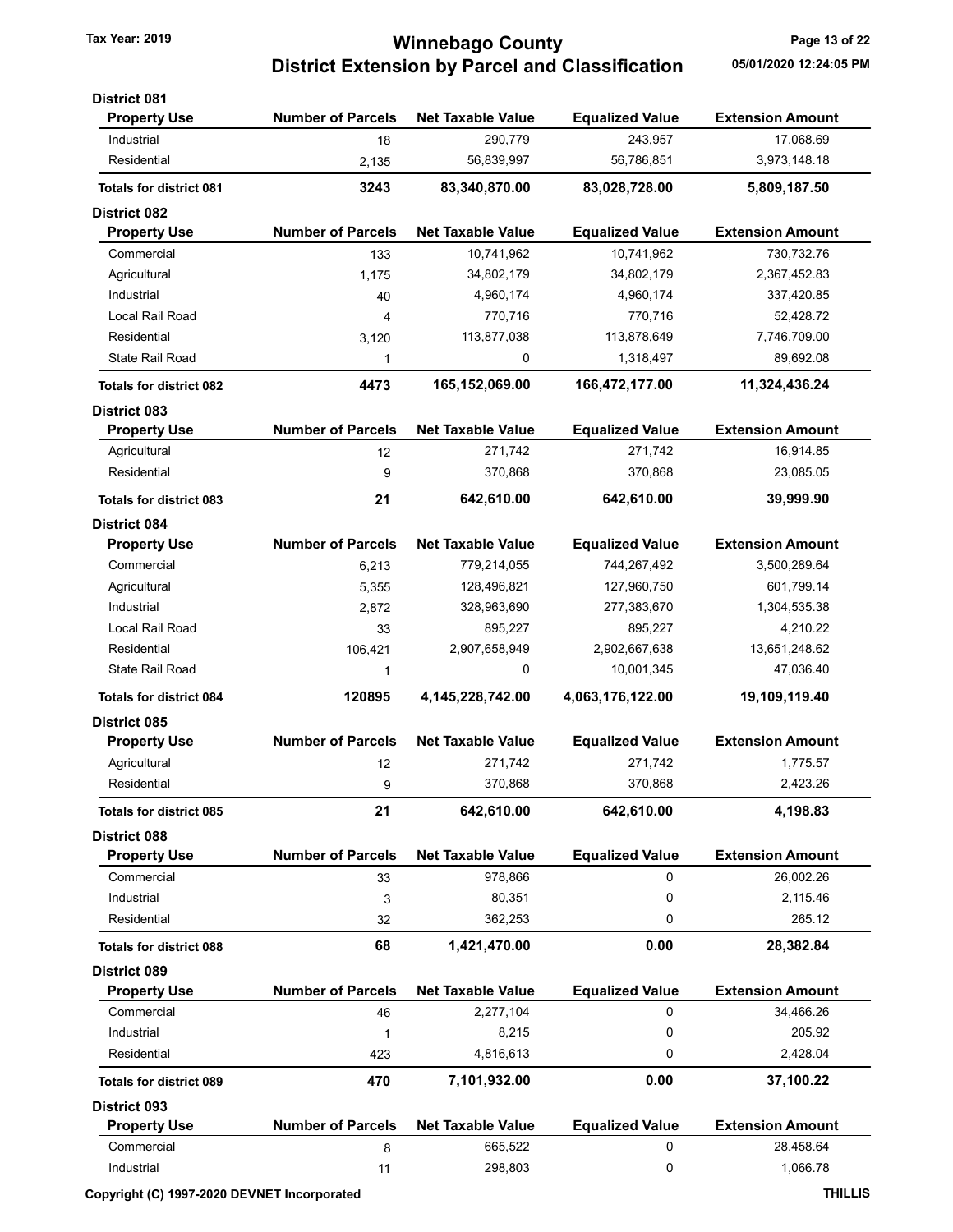### Tax Year: 2019 **Tax Year: 2019 Page 14 of 22** District Extension by Parcel and Classification 05/01/2020 12:24:05 PM

| <b>District 093</b>            |                          |                          |                        |                         |
|--------------------------------|--------------------------|--------------------------|------------------------|-------------------------|
| <b>Property Use</b>            | <b>Number of Parcels</b> | <b>Net Taxable Value</b> | <b>Equalized Value</b> | <b>Extension Amount</b> |
| Residential                    | 17                       | 263,369                  | 0                      | 18,211.68               |
| <b>Totals for district 093</b> | 36                       | 1,227,694.00             | 0.00                   | 47,737.10               |
| <b>District 094</b>            |                          |                          |                        |                         |
| <b>Property Use</b>            | <b>Number of Parcels</b> | <b>Net Taxable Value</b> | <b>Equalized Value</b> | <b>Extension Amount</b> |
| Commercial                     | 25                       | 1,398,980                | 0                      | 14,072.78               |
| Agricultural                   | 11                       | 48,496                   | 0                      | 4,276.84                |
| Industrial                     | 108                      | 29,961,662               | 0                      | 1,089,498.26            |
| <b>Totals for district 094</b> | 144                      | 31,409,138.00            | 0.00                   | 1,107,847.88            |
| <b>District 098</b>            |                          |                          |                        |                         |
| <b>Property Use</b>            | <b>Number of Parcels</b> | <b>Net Taxable Value</b> | <b>Equalized Value</b> | <b>Extension Amount</b> |
| Commercial                     | 26                       | 9,760,945                | 0                      | 932,160.92              |
| Residential                    | 4                        | 12,019                   | 0                      | 221.16                  |
| <b>Totals for district 098</b> | 30                       | 9,772,964.00             | 0.00                   | 932,382.08              |
| <b>District 101</b>            |                          |                          |                        |                         |
| <b>Property Use</b>            | <b>Number of Parcels</b> | <b>Net Taxable Value</b> | <b>Equalized Value</b> | <b>Extension Amount</b> |
| Commercial                     | 38                       | 2,432,538                | 2,432,538              | 1,026.53                |
| Agricultural                   | 1,091                    | 27,488,614               | 27,493,614             | 11,602.30               |
| Residential                    | 1,101                    | 37,011,112               | 37,012,723             | 15,619.29               |
| <b>Totals for district 101</b> | 2230                     | 66,932,264.00            | 66,938,875.00          | 28,248.12               |
| <b>District 102</b>            |                          |                          |                        |                         |
| <b>Property Use</b>            | <b>Number of Parcels</b> | <b>Net Taxable Value</b> | <b>Equalized Value</b> | <b>Extension Amount</b> |
| Commercial                     | 87                       | 4,585,578                | 4,368,374              | 1,742.99                |
| Agricultural                   | 802                      | 17,419,573               | 17,424,603             | 6,952.28                |
| Industrial                     | 18                       | 290,779                  | 243,957                | 97.35                   |
| Residential                    | 2,058                    | 53,377,912               | 53,324,766             | 21,277.30               |
| <b>Totals for district 102</b> | 2965                     | 75,673,842.00            | 75,361,700.00          | 30,069.92               |
| <b>District 104</b>            |                          |                          |                        |                         |
| <b>Property Use</b>            | <b>Number of Parcels</b> | <b>Net Taxable Value</b> | <b>Equalized Value</b> | <b>Extension Amount</b> |
| Commercial                     | 21                       | 939,747                  | 0                      | 102,280.04              |
| Industrial                     | 44                       | 1,311,076                | 0                      | 12,327.04               |
| Local Rail Road                | 1                        | 0                        | 0                      | 0.00                    |
| Residential                    | 45                       | 308,751                  | 0                      | 18,283.02               |
| <b>Totals for district 104</b> | 111                      | 2,559,574.00             | 0.00                   | 132,890.10              |
| District 105                   |                          |                          |                        |                         |
| <b>Property Use</b>            | <b>Number of Parcels</b> | <b>Net Taxable Value</b> | <b>Equalized Value</b> | <b>Extension Amount</b> |
| Residential                    | 26                       | 420,988                  | 0                      | 55,881.38               |
| <b>Totals for district 105</b> | 26                       | 420,988.00               | 0.00                   | 55,881.38               |
| <b>District 106</b>            |                          |                          |                        |                         |
| <b>Property Use</b>            | <b>Number of Parcels</b> | <b>Net Taxable Value</b> | <b>Equalized Value</b> | <b>Extension Amount</b> |
| Commercial                     | 51                       | 1,164,492                | 0                      | 22,006.22               |
| Industrial                     | 13                       | 157,690                  | 0                      | 4,743.88                |
| Residential                    | 26                       | 293,350                  | 0                      | 6,523.20                |
| <b>Totals for district 106</b> | 90                       | 1,615,532.00             | 0.00                   | 33,273.30               |
| <b>District 107</b>            |                          |                          |                        |                         |
| <b>Property Use</b>            | <b>Number of Parcels</b> | <b>Net Taxable Value</b> | <b>Equalized Value</b> | <b>Extension Amount</b> |
| Commercial                     | 14                       | 942,261                  | 0                      | 120,700.72              |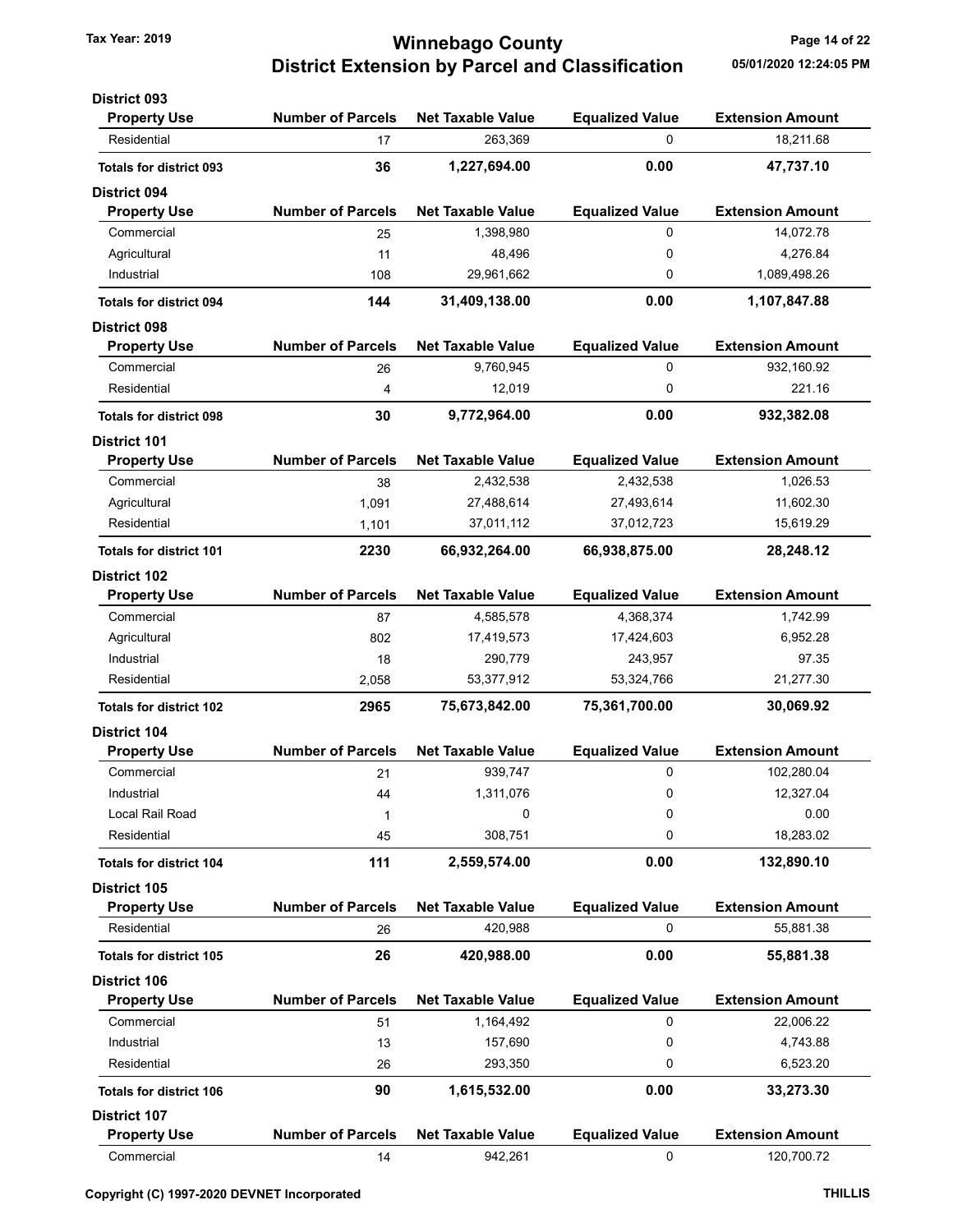### Tax Year: 2019 **Tax Year: 2019 Page 15 of 22** District Extension by Parcel and Classification 05/01/2020 12:24:05 PM

| <b>District 107</b>            |                          |                          |                        |                         |
|--------------------------------|--------------------------|--------------------------|------------------------|-------------------------|
| <b>Property Use</b>            | <b>Number of Parcels</b> | <b>Net Taxable Value</b> | <b>Equalized Value</b> | <b>Extension Amount</b> |
| Residential                    | 73                       | 767,222                  | 0                      | 99,530.22               |
| <b>Totals for district 107</b> | 87                       | 1,709,483.00             | 0.00                   | 220,230.94              |
| <b>District 109</b>            |                          |                          |                        |                         |
| <b>Property Use</b>            | <b>Number of Parcels</b> | <b>Net Taxable Value</b> | <b>Equalized Value</b> | <b>Extension Amount</b> |
| Residential                    | 9                        | 316,147                  | 316,147                | 5,485.77                |
| <b>Totals for district 109</b> | 9                        | 316,147.00               | 316,147.00             | 5,485.77                |
| <b>District 110</b>            |                          |                          |                        |                         |
| <b>Property Use</b>            | <b>Number of Parcels</b> | <b>Net Taxable Value</b> | <b>Equalized Value</b> | <b>Extension Amount</b> |
| Commercial                     | 13                       | 1,104,298                | 1,104,298              | 2,182.09                |
| Agricultural                   | 500                      | 13,206,341               | 13,206,341             | 26,095.70               |
| Residential                    | 357                      | 13,128,183               | 13,129,794             | 25,944.42               |
| <b>Totals for district 110</b> | 870                      | 27,438,822.00            | 27,440,433.00          | 54,222.21               |
| <b>District 111</b>            |                          |                          |                        |                         |
| <b>Property Use</b>            | <b>Number of Parcels</b> | <b>Net Taxable Value</b> | <b>Equalized Value</b> | <b>Extension Amount</b> |
| Commercial                     | 322                      | 42,589,775               | 42,589,775             | 111,074.12              |
| Agricultural                   | 254                      | 5,364,876                | 5,350,614              | 13,954.38               |
| Industrial                     | 298                      | 49,378,270               | 40,546,805             | 105,746.08              |
| Residential                    | 6,116                    | 198,050,653              | 198,066,186            | 516,556.87              |
| State Rail Road                | 1                        | 0                        | 1,555,953              | 4,057.94                |
| <b>Totals for district 111</b> | 6991                     | 295,383,574.00           | 288,109,333.00         | 751,389.39              |
| <b>District 112</b>            |                          |                          |                        |                         |
| <b>Property Use</b>            | <b>Number of Parcels</b> | <b>Net Taxable Value</b> | <b>Equalized Value</b> | <b>Extension Amount</b> |
| Commercial                     | 82                       | 4,188,836                | 3,971,632              | 11,108.64               |
| Agricultural                   | 407                      | 9,900,084                | 9,900,084              | 27,690.46               |
| Industrial                     | 17                       | 281,005                  | 234,183                | 655.02                  |
| Residential                    | 1,168                    | 25,873,223               | 25,816,839             | 72,210.27               |
| <b>Totals for district 112</b> | 1674                     | 40,243,148.00            | 39,922,738.00          | 111,664.39              |
| <b>District 113</b>            |                          |                          |                        |                         |
| <b>Property Use</b>            | <b>Number of Parcels</b> | <b>Net Taxable Value</b> | <b>Equalized Value</b> | <b>Extension Amount</b> |
| Commercial                     | 538                      | 89,755,678               | 75,936,644             | 35,082.73               |
| Agricultural                   | 187                      | 2,872,760                | 2,759,526              | 1,274.93                |
| Industrial                     | 483                      | 74,467,952               | 47,470,301             | 21,931.22               |
| Residential                    | 14,847                   | 488,980,456              | 488,649,415            | 225,756.41              |
| <b>Totals for district 113</b> | 16055                    | 656,076,846.00           | 614,815,886.00         | 284,045.29              |
| <b>District 114</b>            |                          |                          |                        |                         |
| <b>Property Use</b>            | <b>Number of Parcels</b> | <b>Net Taxable Value</b> | <b>Equalized Value</b> | <b>Extension Amount</b> |
| Commercial                     | 5                        | 361,167                  | 361,167                | 726.67                  |
| Agricultural                   | 326                      | 6,595,739                | 6,595,739              | 13,270.64               |
| Residential                    | 227                      | 8,462,215                | 8,462,215              | 17,025.89               |
| <b>Totals for district 114</b> | 558                      | 15,419,121.00            | 15,419,121.00          | 31,023.20               |
| District 115                   |                          |                          |                        |                         |
| <b>Property Use</b>            | <b>Number of Parcels</b> | <b>Net Taxable Value</b> | <b>Equalized Value</b> | <b>Extension Amount</b> |
| Commercial                     | 5                        | 396,742                  | 396,742                | 774.84                  |
| Agricultural                   | 397                      | 7,519,489                | 7,524,519              | 14,695.34               |
| Industrial                     | $\mathbf{1}$             | 9,774                    | 9,774                  | 19.09                   |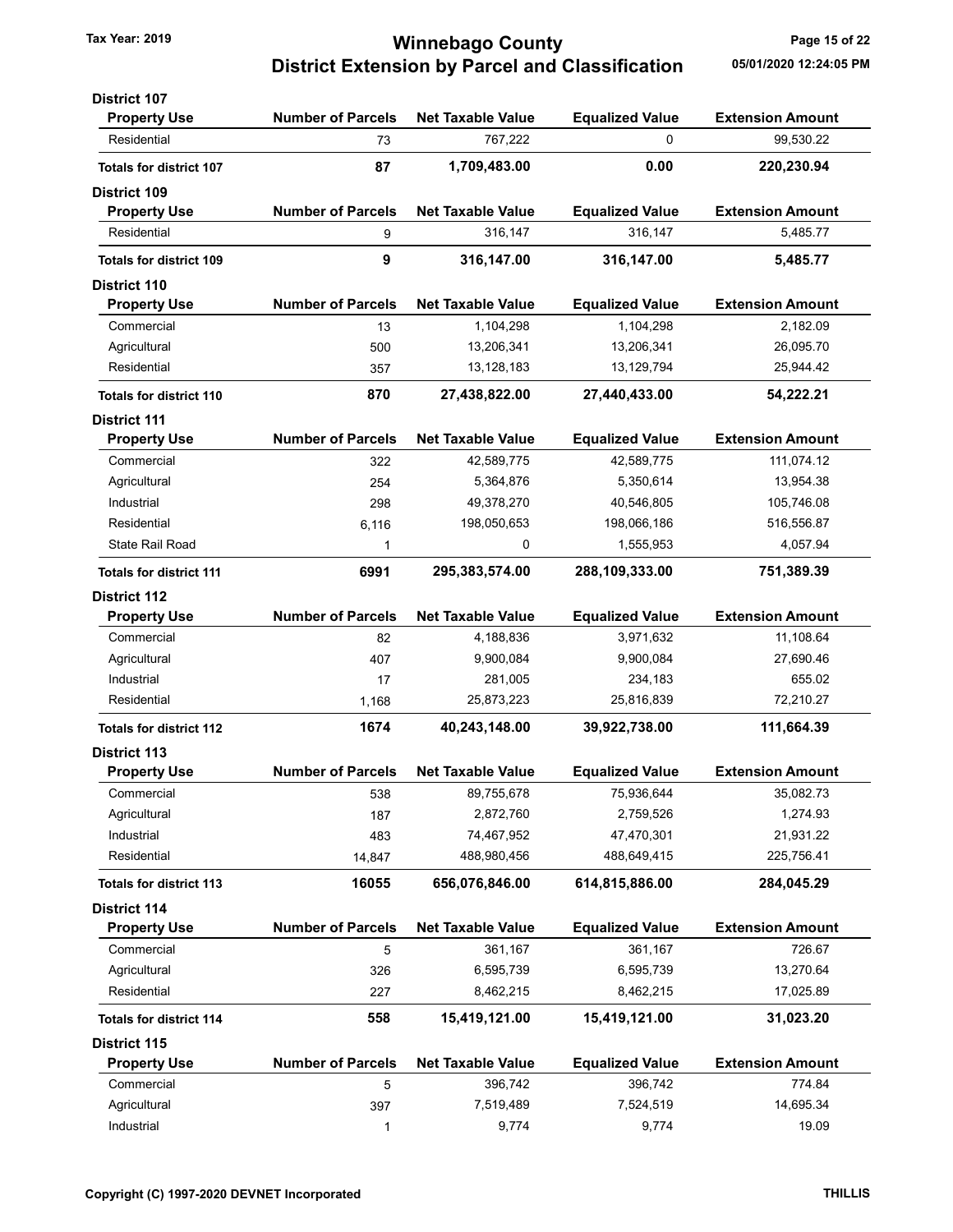### Tax Year: 2019 **Tax Year: 2019 Page 16 of 22** District Extension by Parcel and Classification 05/01/2020 12:24:05 PM

| <b>District 115</b>            |                          |                          |                        |                         |
|--------------------------------|--------------------------|--------------------------|------------------------|-------------------------|
| <b>Property Use</b>            | <b>Number of Parcels</b> | <b>Net Taxable Value</b> | <b>Equalized Value</b> | <b>Extension Amount</b> |
| Residential                    | 890                      | 27,504,689               | 27,507,927             | 53,723.47               |
| <b>Totals for district 115</b> | 1293                     | 35,430,694.00            | 35,438,962.00          | 69,212.74               |
| <b>District 116</b>            |                          |                          |                        |                         |
| <b>Property Use</b>            | <b>Number of Parcels</b> | <b>Net Taxable Value</b> | <b>Equalized Value</b> | <b>Extension Amount</b> |
| Commercial                     | 33                       | 1,790,333                | 1,790,333              | 3,537.71                |
| Agricultural                   | 417                      | 9,902,952                | 9,902,952              | 19,568.35               |
| Industrial                     | 43                       | 11, 171, 132             | 11,439,187             | 22,603.83               |
| Residential                    | 1,667                    | 64,994,232               | 64,996,511             | 128,433.30              |
| State Rail Road                | 1                        | 0                        | 427,382                | 844.52                  |
| <b>Totals for district 116</b> | 2161                     | 87,858,649.00            | 88,556,365.00          | 174,987.71              |
| <b>District 117</b>            |                          |                          |                        |                         |
| <b>Property Use</b>            | <b>Number of Parcels</b> | <b>Net Taxable Value</b> | <b>Equalized Value</b> | <b>Extension Amount</b> |
| Commercial                     | 92                       | 3,533,029                | 3,533,029              | 6,578.49                |
| Agricultural                   | 448                      | 11,064,129               | 11,064,129             | 20,601.40               |
| Industrial                     | 44                       | 2,095,515                | 2,095,515              | 3,901.86                |
| Residential                    | 1,682                    | 55,529,908               | 55,535,727             | 103,407.50              |
| <b>Totals for district 117</b> | 2266                     | 72,222,581.00            | 72,228,400.00          | 134,489.25              |
| <b>District 118</b>            |                          |                          |                        |                         |
| <b>Property Use</b>            | <b>Number of Parcels</b> | <b>Net Taxable Value</b> | <b>Equalized Value</b> | <b>Extension Amount</b> |
| Commercial                     | 4,267                    | 535,026,824              | 516,531,099            | 685,436.64              |
| Agricultural                   | 723                      | 11,661,461               | 11,242,856             | 14,919.19               |
| Industrial                     | 1,696                    | 147,936,737              | 135,449,532            | 179,741.50              |
| Local Rail Road                | 29                       | 124,511                  | 124,511                | 165.22                  |
| Residential                    | 62,801                   | 1,316,825,449            | 1,312,304,852          | 1,741,428.70            |
| State Rail Road                | 1                        | 0                        | 5,034,387              | 6,680.64                |
| <b>Totals for district 118</b> | 69517                    | 2,011,574,982.00         | 1,980,687,237.00       | 2,628,371.89            |
| <b>District 119</b>            |                          |                          |                        |                         |
| <b>Property Use</b>            | <b>Number of Parcels</b> | <b>Net Taxable Value</b> | <b>Equalized Value</b> | <b>Extension Amount</b> |
| Commercial                     | 343                      | 23,896,833               | 21,750,658             | 32,756.37               |
| Agricultural                   | 352                      | 10,038,273               | 10,038,273             | 15,117.65               |
| Industrial                     | 142                      | 17,814,596               | 14,526,151             | 21,876.38               |
| Residential                    | 5,985                    | 225,676,850              | 225,537,544            | 339,659.51              |
| <b>State Rail Road</b>         | 1                        | 0                        | 1,056,280              | 1,590.76                |
| <b>Totals for district 119</b> | 6823                     | 277,426,552.00           | 272,908,906.00         | 411,000.67              |
| District 120                   |                          |                          |                        |                         |
| <b>Property Use</b>            | <b>Number of Parcels</b> | <b>Net Taxable Value</b> | <b>Equalized Value</b> | <b>Extension Amount</b> |
| Commercial                     | 361                      | 64,988,102               | 64,719,677             | 109,894.06              |
| Agricultural                   | 254                      | 6,892,500                | 6,892,500              | 11,703.42               |
| Industrial                     | 119                      | 22,835,453               | 22,638,966             | 38,440.94               |
| Residential                    | 7,850                    | 382,499,190              | 382,526,727            | 649,530.80              |
| State Rail Road                | 1                        | 0                        | 751,886                | 1,276.72                |
| <b>Totals for district 120</b> | 8585                     | 477,215,245.00           | 477,529,756.00         | 810,845.94              |
| <b>District 121</b>            |                          |                          |                        |                         |
| <b>Property Use</b>            | <b>Number of Parcels</b> | <b>Net Taxable Value</b> | <b>Equalized Value</b> | <b>Extension Amount</b> |
| Commercial                     | 48                       | 3,566,921                | 3,566,921              | 15,327.07               |
| Agricultural                   | 450                      | 14,090,291               | 14,090,291             | 60,545.88               |
| Industrial                     | 4                        | 172,493                  | 172,493                | 741.20                  |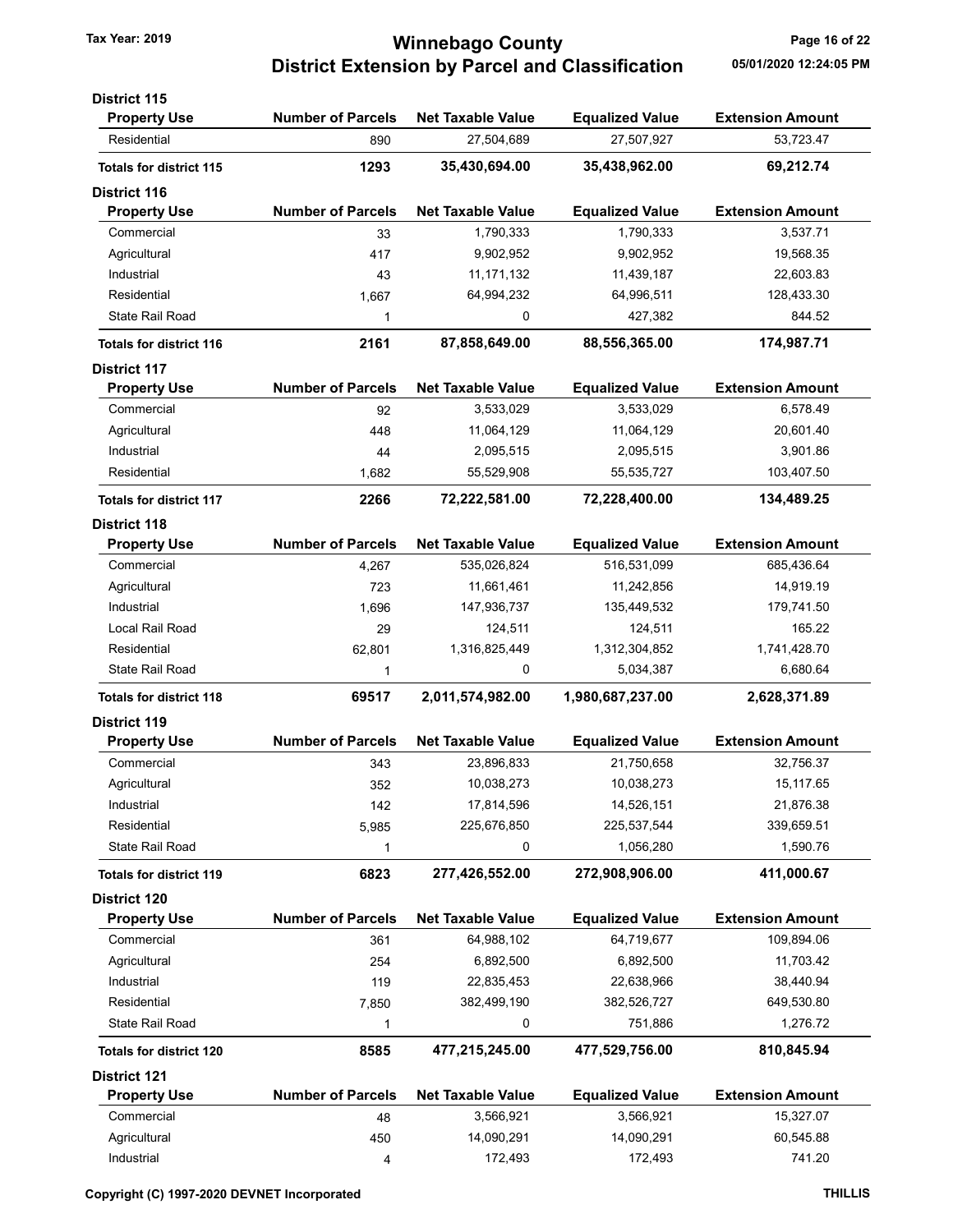## Tax Year: 2019 **Tax Year: 2019 Page 17 of 22** District Extension by Parcel and Classification 05/01/2020 12:24:05 PM

| <b>District 121</b>            |                          |                          |                        |                         |
|--------------------------------|--------------------------|--------------------------|------------------------|-------------------------|
| <b>Property Use</b>            | <b>Number of Parcels</b> | <b>Net Taxable Value</b> | <b>Equalized Value</b> | <b>Extension Amount</b> |
| Local Rail Road                | $\overline{2}$           | 487                      | 487                    | 2.09                    |
| Residential                    | 241                      | 7,939,114                | 7,939,114              | 34, 114. 33             |
| <b>State Rail Road</b>         | 1                        | 0                        | 632,245                | 2,716.76                |
| <b>Totals for district 121</b> | 746                      | 25,769,306.00            | 26,401,551.00          | 113,447.33              |
| <b>District 122</b>            |                          |                          |                        |                         |
| <b>Property Use</b>            | <b>Number of Parcels</b> | <b>Net Taxable Value</b> | <b>Equalized Value</b> | <b>Extension Amount</b> |
| Commercial                     | 20                       | 967,073                  | 967,073                | 1,122.77                |
| Agricultural                   | 265                      | 7,686,534                | 7,691,534              | 8,929.83                |
| Residential                    | 517                      | 15,420,714               | 15,420,714             | 17,903.07               |
| <b>Totals for district 122</b> | 802                      | 24,074,321.00            | 24,079,321.00          | 27,955.67               |
| <b>District 123</b>            |                          |                          |                        |                         |
| <b>Property Use</b>            | <b>Number of Parcels</b> | <b>Net Taxable Value</b> | <b>Equalized Value</b> | <b>Extension Amount</b> |
| Commercial                     | 84                       | 7,048,444                | 7,048,444              | 13,547.12               |
| Agricultural                   | 387                      | 11,973,134               | 11,973,134             | 23,012.35               |
| Industrial                     | 25                       | 2,800,763                | 2,800,763              | 5,383.06                |
| Local Rail Road                | 2                        | 770,229                  | 770,229                | 1,480.38                |
| Residential                    | 2,082                    | 77,144,941               | 77,144,941             | 148,272.62              |
| <b>State Rail Road</b>         | 1                        | 0                        | 543,212                | 1,044.06                |
| <b>Totals for district 123</b> | 2581                     | 99,737,511.00            | 100,280,723.00         | 192,739.59              |
| <b>District 124</b>            |                          |                          |                        |                         |
| <b>Property Use</b>            | <b>Number of Parcels</b> | <b>Net Taxable Value</b> | <b>Equalized Value</b> | <b>Extension Amount</b> |
| Commercial                     | 140                      | 7,099,950                | 7,099,950              | 3,805.53                |
| Agricultural                   | 898                      | 25,154,420               | 25,154,420             | 13,482.75               |
| Industrial                     | 48                       | 2,268,008                | 2,268,008              | 1,215.65                |
| Local Rail Road                | 2                        | 487                      | 487                    | 0.26                    |
| Residential                    | 1,923                    | 63,469,022               | 63,474,841             | 34,022.49               |
| <b>Totals for district 124</b> | 3011                     | 97,991,887.00            | 97,997,706.00          | 52,526.68               |
| District 125                   |                          |                          |                        |                         |
| <b>Property Use</b>            | <b>Number of Parcels</b> | <b>Net Taxable Value</b> | <b>Equalized Value</b> | <b>Extension Amount</b> |
| Commercial                     | 19                       | 1,573,477                | 0                      | 106,126.34              |
| Residential                    | 2                        | 60,417                   | 0                      | 1,860.18                |
| <b>Totals for district 125</b> | 21                       | 1,633,894.00             | 0.00                   | 107,986.52              |
| <b>District 126</b>            |                          |                          |                        |                         |
| <b>Property Use</b>            | <b>Number of Parcels</b> | <b>Net Taxable Value</b> | <b>Equalized Value</b> | <b>Extension Amount</b> |
| Residential                    | 19                       | 272,504                  | 0                      | 27,163.28               |
| <b>Totals for district 126</b> | 19                       | 272,504.00               | 0.00                   | 27,163.28               |
| <b>District 127</b>            |                          |                          |                        |                         |
| <b>Property Use</b>            | <b>Number of Parcels</b> | <b>Net Taxable Value</b> | <b>Equalized Value</b> | <b>Extension Amount</b> |
| Commercial                     | 1                        | 26,166                   | 0                      | 90.30                   |
| Residential                    | 134                      | 1,922,469                | 0                      | 121,843.52              |
| <b>Totals for district 127</b> | 135                      | 1,948,635.00             | 0.00                   | 121,933.82              |
| <b>District 128</b>            |                          |                          |                        |                         |
| <b>Property Use</b>            | <b>Number of Parcels</b> | <b>Net Taxable Value</b> | <b>Equalized Value</b> | <b>Extension Amount</b> |
| Industrial                     | 25                       | 1,866,481                | 0                      | 47,854.14               |
| <b>Totals for district 128</b> | 25                       | 1,866,481.00             | 0.00                   | 47,854.14               |
|                                |                          |                          |                        |                         |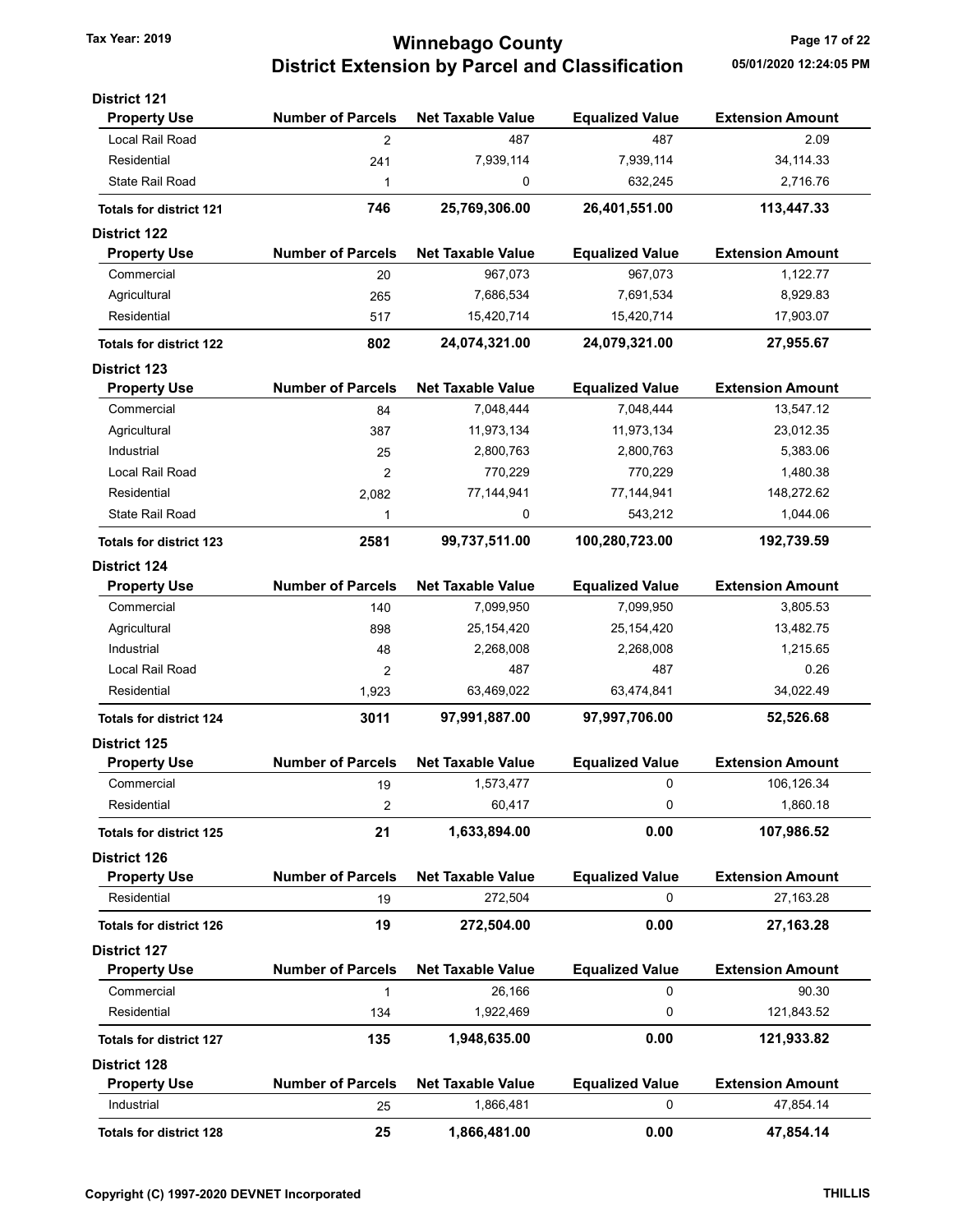### Tax Year: 2019 **Tax Year: 2019 Page 18 of 22** District Extension by Parcel and Classification 05/01/2020 12:24:05 PM

| <b>District 129</b>            |                          |                          |                        |                         |
|--------------------------------|--------------------------|--------------------------|------------------------|-------------------------|
| <b>Property Use</b>            | <b>Number of Parcels</b> | <b>Net Taxable Value</b> | <b>Equalized Value</b> | <b>Extension Amount</b> |
| Residential                    | 17                       | 322,441                  | $\Omega$               | 41,783.46               |
| <b>Totals for district 129</b> | 17                       | 322,441.00               | 0.00                   | 41,783.46               |
| <b>District 130</b>            |                          |                          |                        |                         |
| <b>Property Use</b>            | <b>Number of Parcels</b> | <b>Net Taxable Value</b> | <b>Equalized Value</b> | <b>Extension Amount</b> |
| Commercial                     | 1                        | 6,779                    | $\Omega$               | 376.72                  |
| Residential                    | 400                      | 1,648,786                | 0                      | 129,120.58              |
| <b>Totals for district 130</b> | 401                      | 1,655,565.00             | 0.00                   | 129,497.30              |
| <b>District 132</b>            |                          |                          |                        |                         |
| <b>Property Use</b>            | <b>Number of Parcels</b> | <b>Net Taxable Value</b> | <b>Equalized Value</b> | <b>Extension Amount</b> |
| Commercial                     | 176                      | 9,409,968                | $\Omega$               | 65,400.58               |
| Industrial                     | 30                       | 2,397,700                | 0                      | 58,966.30               |
| Residential                    | 31                       | 460,738                  | 0                      | 8,573.78                |
| <b>Totals for district 132</b> | 237                      | 12,268,406.00            | 0.00                   | 132,940.66              |
| <b>District 133</b>            |                          |                          |                        |                         |
| <b>Property Use</b>            | <b>Number of Parcels</b> | <b>Net Taxable Value</b> | <b>Equalized Value</b> | <b>Extension Amount</b> |
| Commercial                     | 7                        | 1,962,508                | 0                      | 217,770.48              |
| Agricultural                   | 8                        | 70,605                   | 0                      | 6,988.30                |
| Industrial                     | 21                       | 7,164,843                | 0                      | 35,221.68               |
| Residential                    | 10                       | 78,324                   | 0                      | 2,646.26                |
| <b>Totals for district 133</b> | 46                       | 9,276,280.00             | 0.00                   | 262,626.72              |
| <b>District 134</b>            |                          |                          |                        |                         |
| <b>Property Use</b>            | <b>Number of Parcels</b> | <b>Net Taxable Value</b> | <b>Equalized Value</b> | <b>Extension Amount</b> |
| Commercial                     | $\overline{7}$           | 92,341                   | 0                      | 0.00                    |
| <b>Totals for district 134</b> | 7                        | 92,341.00                | 0.00                   | 0.00                    |
| <b>District 135</b>            |                          |                          |                        |                         |
| <b>Property Use</b>            | <b>Number of Parcels</b> | <b>Net Taxable Value</b> | <b>Equalized Value</b> | <b>Extension Amount</b> |
| Commercial                     | 72                       | 8,883,374                | 0                      | 408,221.00              |
| Industrial                     | 3                        | 121,973                  | 0                      | 0.00                    |
| Residential                    | 191                      | 3,134,831                | 0                      | 35,387.56               |
| <b>Totals for district 135</b> | 266                      | 12,140,178.00            | 0.00                   | 443,608.56              |
| <b>District 136</b>            |                          |                          |                        |                         |
| <b>Property Use</b>            | <b>Number of Parcels</b> | <b>Net Taxable Value</b> | <b>Equalized Value</b> | <b>Extension Amount</b> |
| Residential                    | 27                       | 3,482,598                | 3,482,598              | 27,683.64               |
| <b>Totals for district 136</b> | 27                       | 3,482,598.00             | 3,482,598.00           | 27,683.64               |
| <b>District 137</b>            |                          |                          |                        |                         |
| <b>Property Use</b>            | <b>Number of Parcels</b> | <b>Net Taxable Value</b> | <b>Equalized Value</b> | <b>Extension Amount</b> |
| Commercial                     | 1                        | 1,829,243                | 0                      | 131,767.54              |
| Residential                    | $\mathbf{1}$             | 14,027                   | 0                      | 0.00                    |
| <b>Totals for district 137</b> | $\mathbf 2$              | 1,843,270.00             | 0.00                   | 131,767.54              |
| <b>District 138</b>            |                          |                          |                        |                         |
| <b>Property Use</b>            | <b>Number of Parcels</b> | <b>Net Taxable Value</b> | <b>Equalized Value</b> | <b>Extension Amount</b> |
| Commercial                     | 113                      | 2,349,895                | 0                      | 40,783.16               |
| Industrial                     | 53                       | 962,916                  | 0                      | 218.66                  |
| Local Rail Road                | 1                        | 4,772                    | 0                      | 0.00                    |
| Residential                    | 359                      | 2,663,720                | 0                      | 9,083.18                |
| <b>Totals for district 138</b> | 526                      | 5,981,303.00             | 0.00                   | 50,085.00               |
|                                |                          |                          |                        |                         |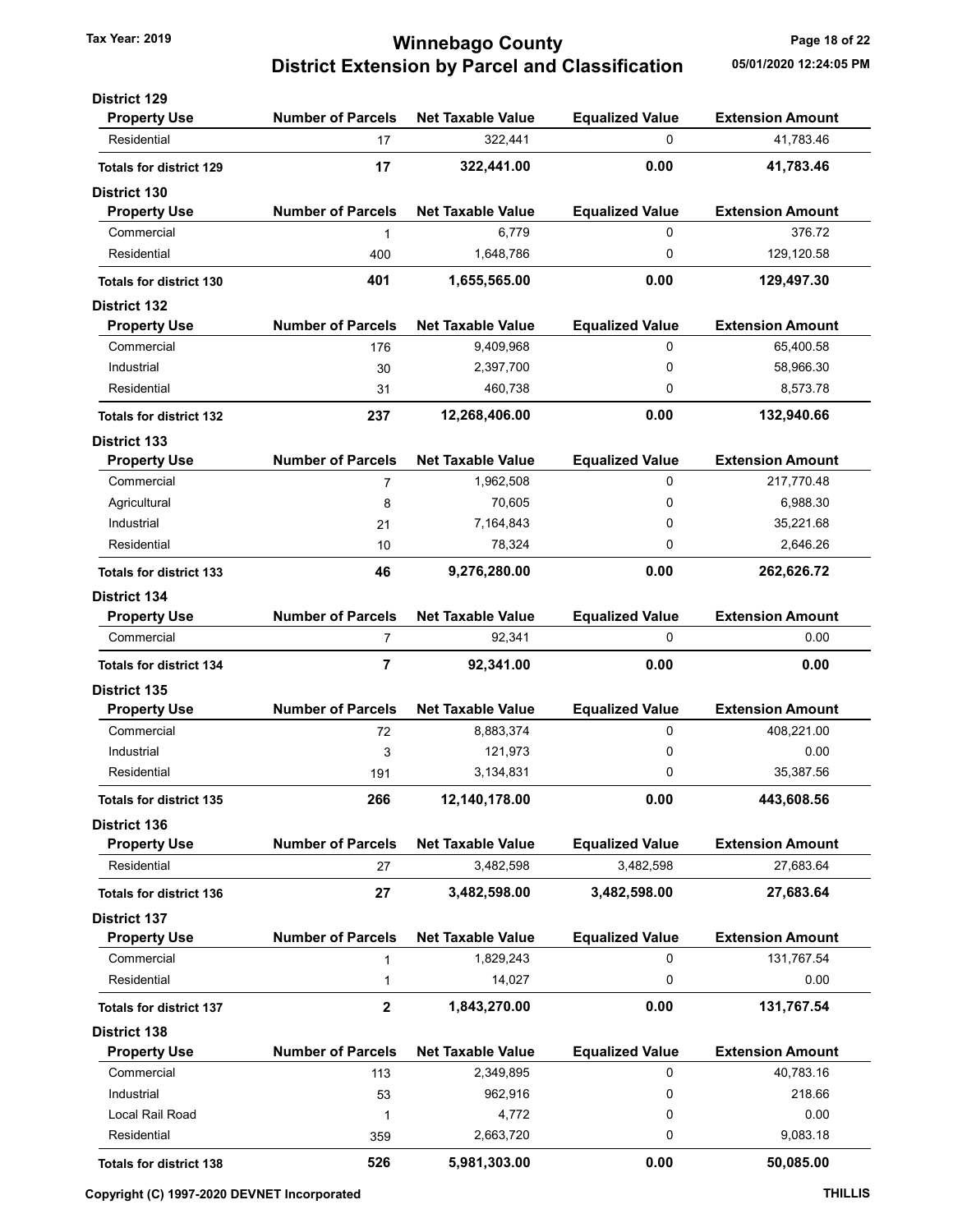### Tax Year: 2019 **Tax Year: 2019 Page 19 of 22** District Extension by Parcel and Classification 05/01/2020 12:24:05 PM

| <b>District 139</b>            |                          |                          |                        |                         |
|--------------------------------|--------------------------|--------------------------|------------------------|-------------------------|
| <b>Property Use</b>            | <b>Number of Parcels</b> | <b>Net Taxable Value</b> | <b>Equalized Value</b> | <b>Extension Amount</b> |
| Industrial                     | 2                        | 436,393                  | $\Omega$               | 0.00                    |
| <b>Totals for district 139</b> | $\overline{2}$           | 436,393.00               | 0.00                   | 0.00                    |
| <b>District 140</b>            |                          |                          |                        |                         |
| <b>Property Use</b>            | <b>Number of Parcels</b> | <b>Net Taxable Value</b> | <b>Equalized Value</b> | <b>Extension Amount</b> |
| Commercial                     | 2                        | 25,560                   | 0                      | 224.62                  |
| Industrial                     | 14                       | 4,379,683                | 0                      | 264,237.86              |
| <b>Totals for district 140</b> | 16                       | 4,405,243.00             | 0.00                   | 264,462.48              |
| <b>District 141</b>            |                          |                          |                        |                         |
| <b>Property Use</b>            | <b>Number of Parcels</b> | <b>Net Taxable Value</b> | <b>Equalized Value</b> | <b>Extension Amount</b> |
| Commercial                     | 25                       | 3,808,879                | 0                      | 18,272.72               |
| Industrial                     | 58                       | 10,637,656               | 0                      | 37,188.72               |
| Residential                    | 43                       | 505,622                  | 0                      | 3,898.62                |
| <b>Totals for district 141</b> | 126                      | 14,952,157.00            | 0.00                   | 59,360.06               |
| <b>District 142</b>            |                          |                          |                        |                         |
| <b>Property Use</b>            | <b>Number of Parcels</b> | <b>Net Taxable Value</b> | <b>Equalized Value</b> | <b>Extension Amount</b> |
| Commercial                     | 120                      | 9,906,343                | 0                      | 319,800.82              |
| Industrial                     | 2                        | 81,666                   | 0                      | 560.80                  |
| Residential                    | 201                      | 1,561,064                | 0                      | 8,422.20                |
| <b>Totals for district 142</b> | 323                      | 11,549,073.00            | 0.00                   | 328,783.82              |
| <b>District 143</b>            |                          |                          |                        |                         |
| <b>Property Use</b>            | <b>Number of Parcels</b> | <b>Net Taxable Value</b> | <b>Equalized Value</b> | <b>Extension Amount</b> |
| Commercial                     | 206                      | 4,718,533                | 0                      | 52,031.14               |
| Industrial                     | 52                       | 2,151,591                | 0                      | 15,308.30               |
| Local Rail Road                | 1                        | 706                      | 0                      | 0.00                    |
| Residential                    | 614                      | 5,451,218                | 0                      | 4,765.02                |
| <b>Totals for district 143</b> | 873                      | 12,322,048.00            | 0.00                   | 72,104.46               |
| <b>District 144</b>            |                          |                          |                        |                         |
| <b>Property Use</b>            | <b>Number of Parcels</b> | <b>Net Taxable Value</b> | <b>Equalized Value</b> | <b>Extension Amount</b> |
| Commercial                     | 117                      | 6,206,271                | 0                      | 370,906.20              |
| Industrial                     | 47                       | 1,837,289                | 0                      | 2,996.88                |
| Local Rail Road                | 1                        | 1,982                    | 0                      | 0.00                    |
| Residential                    | 342                      | 3,316,630                | 0                      | 40,207.68               |
| <b>Totals for district 144</b> | 507                      | 11,362,172.00            | 0.00                   | 414,110.76              |
| <b>District 145</b>            |                          |                          |                        |                         |
| <b>Property Use</b>            | <b>Number of Parcels</b> | <b>Net Taxable Value</b> | <b>Equalized Value</b> | <b>Extension Amount</b> |
| Residential                    | $\mathbf{1}$             | 61,434                   | 0                      | 0.00                    |
| <b>Totals for district 145</b> | 1                        | 61,434.00                | 0.00                   | 0.00                    |
| <b>District 146</b>            |                          |                          |                        |                         |
| <b>Property Use</b>            | <b>Number of Parcels</b> | <b>Net Taxable Value</b> | <b>Equalized Value</b> | <b>Extension Amount</b> |
| Commercial                     | 6                        | 442,193                  | 0                      | 14.54                   |
| Agricultural                   | 22                       | 30,678                   | 0                      | 1,456.64                |
| Industrial                     | 6                        | 7,773,396                | 0                      | 431,570.90              |
| Residential                    | 7                        | 9,781                    | 0                      | 49.92                   |
| <b>Totals for district 146</b> | 41                       | 8,256,048.00             | 0.00                   | 433,092.00              |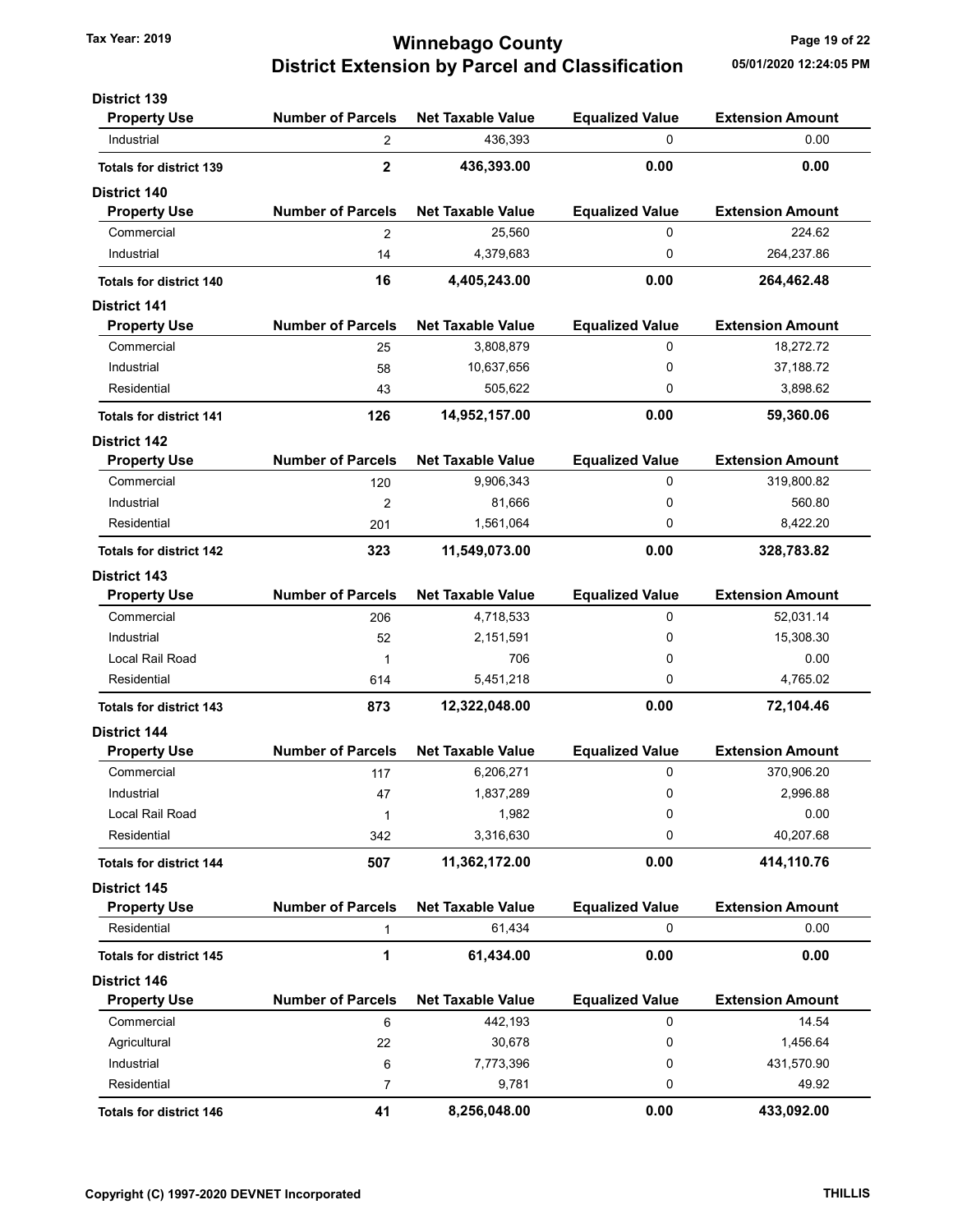## Tax Year: 2019 **Tax Year: 2019** Page 20 of 22 District Extension by Parcel and Classification 05/01/2020 12:24:05 PM

| <b>District 147</b>               | <b>Number of Parcels</b> | <b>Net Taxable Value</b> |                             | <b>Extension Amount</b> |
|-----------------------------------|--------------------------|--------------------------|-----------------------------|-------------------------|
| <b>Property Use</b><br>Commercial | 1                        | 15,117                   | <b>Equalized Value</b><br>0 | 0.00                    |
| Agricultural                      | 8                        | 80,232                   | 0                           | 2,360.84                |
| Industrial                        | 13                       | 5,562,515                | 0                           | 543,745.50              |
| Residential                       | 1                        | 16,963                   | 0                           | 1,378.90                |
| <b>Totals for district 147</b>    | 23                       | 5,674,827.00             | 0.00                        | 547,485.24              |
| <b>District 148</b>               |                          |                          |                             |                         |
| <b>Property Use</b>               | <b>Number of Parcels</b> | <b>Net Taxable Value</b> | <b>Equalized Value</b>      | <b>Extension Amount</b> |
| Agricultural                      | 2                        | 2,339                    | 0                           | 174.04                  |
| Industrial                        | 3                        | 1,573,408                | 0                           | 17,778.24               |
| <b>Totals for district 148</b>    | 5                        | 1,575,747.00             | 0.00                        | 17,952.28               |
| <b>District 149</b>               |                          |                          |                             |                         |
| <b>Property Use</b>               | <b>Number of Parcels</b> | <b>Net Taxable Value</b> | <b>Equalized Value</b>      | <b>Extension Amount</b> |
| Commercial                        | 5                        | 1,584,192                | 0                           | 51,336.32               |
| Agricultural                      | 1                        | 765                      | 0                           | 0.00                    |
| Industrial                        | 36                       | 9,347,272                | 0                           | 399,978.76              |
| <b>Totals for district 149</b>    | 42                       | 10,932,229.00            | 0.00                        | 451,315.08              |
| <b>District 150</b>               |                          |                          |                             |                         |
| <b>Property Use</b>               | <b>Number of Parcels</b> | <b>Net Taxable Value</b> | <b>Equalized Value</b>      | <b>Extension Amount</b> |
| Agricultural                      | 22                       | 395,330                  | 0                           | 25,422.34               |
| <b>Totals for district 150</b>    | 22                       | 395,330.00               | 0.00                        | 25,422.34               |
| <b>District 151</b>               |                          |                          |                             |                         |
| <b>Property Use</b>               | <b>Number of Parcels</b> | <b>Net Taxable Value</b> | <b>Equalized Value</b>      | <b>Extension Amount</b> |
| Commercial                        | 3                        | 531,304                  | 0                           | 820.54                  |
| Agricultural                      | 26                       | 315,542                  | 0                           | 13,166.30               |
| Industrial                        | 7                        | 9,473,643                | 0                           | 911,389.14              |
| Residential                       | 7                        | 183,951                  | 0                           | 852.14                  |
| <b>Totals for district 151</b>    | 43                       | 10,504,440.00            | 0.00                        | 926,228.12              |
| <b>District 152</b>               |                          |                          |                             |                         |
| <b>Property Use</b>               | <b>Number of Parcels</b> | <b>Net Taxable Value</b> | <b>Equalized Value</b>      | <b>Extension Amount</b> |
| Industrial                        | 4                        | 11,500,655               | 0                           | 1,098,153.84            |
| <b>Totals for district 152</b>    | 4                        | 11,500,655.00            | 0.00                        | 1,098,153.84            |
| <b>District 153</b>               |                          |                          |                             |                         |
| <b>Property Use</b>               | <b>Number of Parcels</b> | <b>Net Taxable Value</b> | <b>Equalized Value</b>      | <b>Extension Amount</b> |
| Agricultural                      | 19                       | 166,453                  | 0                           | 7,534.90                |
| Industrial<br>Residential         | 7<br>1                   | 3,685,269<br>4,810       | 0<br>0                      | 370,104.48<br>0.00      |
| <b>Totals for district 153</b>    | 27                       | 3,856,532.00             | 0.00                        | 377,639.38              |
| <b>District 154</b>               |                          |                          |                             |                         |
| <b>Property Use</b>               | <b>Number of Parcels</b> | <b>Net Taxable Value</b> | <b>Equalized Value</b>      | <b>Extension Amount</b> |
| Industrial                        | 1                        | 504,804                  | 0                           | 11,771.22               |
| <b>Totals for district 154</b>    | 1                        | 504,804.00               | 0.00                        | 11,771.22               |
| <b>District 155</b>               |                          |                          |                             |                         |
| <b>Property Use</b>               | <b>Number of Parcels</b> | <b>Net Taxable Value</b> | <b>Equalized Value</b>      | <b>Extension Amount</b> |
| Commercial                        | 15                       | 5,540,111                | 0                           | 12,243.94               |
| Agricultural                      | 10                       | 7,770                    | 0                           | 16,185.20               |
| <b>Totals for district 155</b>    | 25                       | 5,547,881.00             | 0.00                        | 28,429.14               |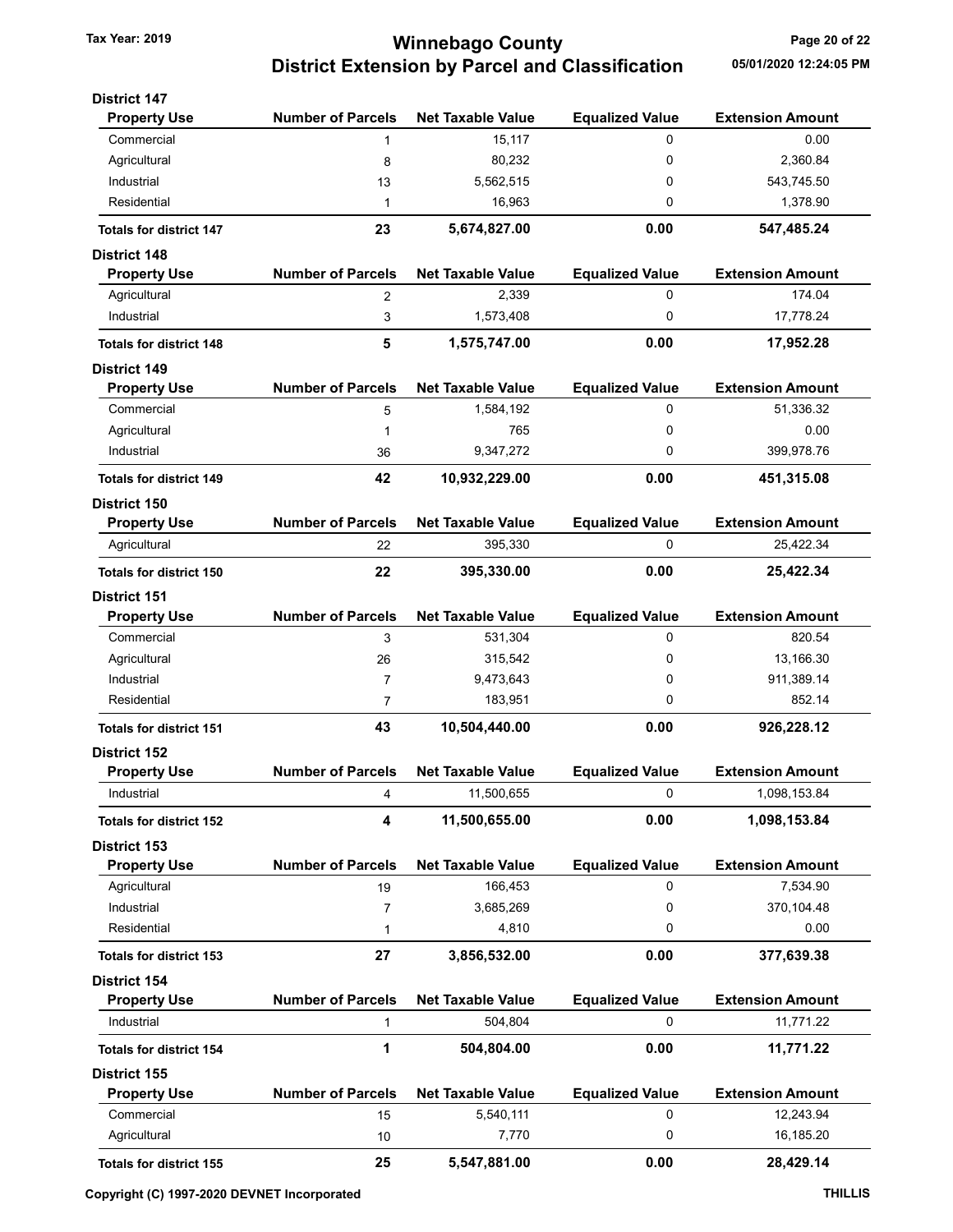District 156

### Tax Year: 2019 **Tax Year: 2019 Page 21 of 22** District Extension by Parcel and Classification 05/01/2020 12:24:05 PM

| <b>Property Use</b>            | <b>Number of Parcels</b> | <b>Net Taxable Value</b> | <b>Equalized Value</b> | <b>Extension Amount</b> |
|--------------------------------|--------------------------|--------------------------|------------------------|-------------------------|
| Residential                    | 1                        | 3,727                    | 3,727                  | 653.34                  |
| <b>Totals for district 156</b> | 1                        | 3,727.00                 | 3,727.00               | 653.34                  |
| <b>District 157</b>            |                          |                          |                        |                         |
| <b>Property Use</b>            | <b>Number of Parcels</b> | <b>Net Taxable Value</b> | <b>Equalized Value</b> | <b>Extension Amount</b> |
| Commercial                     | 8                        | 527,202                  | 0                      | 50,451.44               |
| Industrial                     | 1                        | 36,066                   | 0                      | 0.00                    |
| Residential                    | 6                        | 36,886                   | 0                      | 289.64                  |
| <b>Totals for district 157</b> | 15                       | 600,154.00               | 0.00                   | 50,741.08               |
| <b>District 158</b>            |                          |                          |                        |                         |
| <b>Property Use</b>            | <b>Number of Parcels</b> | <b>Net Taxable Value</b> | <b>Equalized Value</b> | <b>Extension Amount</b> |
| Agricultural                   | 5                        | 54,708                   | 0                      | 0.00                    |
| Industrial                     | 3                        | 8,857,738                | 0                      | 0.00                    |
| <b>Totals for district 158</b> | 8                        | 8,912,446.00             | 0.00                   | 0.00                    |
| <b>District 159</b>            |                          |                          |                        |                         |
| <b>Property Use</b>            | <b>Number of Parcels</b> | <b>Net Taxable Value</b> | <b>Equalized Value</b> | <b>Extension Amount</b> |
| Commercial                     | 178                      | 39,086,943               | 0                      | 445,452.88              |
| Agricultural                   | 3                        | 2,847                    | 0                      | 0.00                    |
| Residential                    | 172                      | 5,238,258                | 0                      | 12,573.08               |
| <b>Totals for district 159</b> | 353                      | 44,328,048.00            | 0.00                   | 458,025.96              |
| District 164                   |                          |                          |                        |                         |
| <b>Property Use</b>            | <b>Number of Parcels</b> | <b>Net Taxable Value</b> | <b>Equalized Value</b> | <b>Extension Amount</b> |
| Commercial                     | 121                      | 4,761,503                | 0                      | 60,857.94               |
| Industrial                     | 48                       | 2,554,596                | 0                      | 51,237.80               |
| Residential                    | 8                        | 52,491                   | 0                      | 1,130.44                |
| <b>Totals for district 164</b> | 177                      | 7,368,590.00             | 0.00                   | 113,226.18              |
| <b>District 165</b>            |                          |                          |                        |                         |
| <b>Property Use</b>            | <b>Number of Parcels</b> | <b>Net Taxable Value</b> | <b>Equalized Value</b> | <b>Extension Amount</b> |
| Commercial                     | 26                       | 2,999,897                | 0                      | 117,051.42              |
| Industrial                     | 23                       | 2,658,413                | 0                      | 45,508.56               |
| Residential                    | 8                        | 115,291                  | 0                      | 1,726.56                |
| <b>Totals for district 165</b> | 57                       | 5,773,601.00             | 0.00                   | 164,286.54              |
| District 166                   |                          |                          |                        |                         |
| <b>Property Use</b>            | <b>Number of Parcels</b> | <b>Net Taxable Value</b> | <b>Equalized Value</b> | <b>Extension Amount</b> |
| Commercial                     | 91                       | 4,214,248                | 0                      | 72,880.92               |
| Industrial                     | 60                       | 3,904,963                | 0                      | 63,505.44               |
| Residential                    | 45                       | 521,725                  | 0                      | 4,907.08                |
| <b>Totals for district 166</b> | 196                      | 8,640,936.00             | 0.00                   | 141,293.44              |
| <b>District 167</b>            |                          |                          |                        |                         |
| <b>Property Use</b>            | <b>Number of Parcels</b> | <b>Net Taxable Value</b> | <b>Equalized Value</b> | <b>Extension Amount</b> |
| Commercial                     | 68                       | 3,904,768                | 0                      | 54,441.00               |
| Industrial                     | 3                        | 109,742                  | 0                      | 171.52                  |
| Residential                    | 27                       | 618,927                  | 0                      | 8,120.92                |
| <b>Totals for district 167</b> | 98                       | 4,633,437.00             | 0.00                   | 62,733.44               |
| <b>District 168</b>            |                          |                          |                        |                         |
| <b>Property Use</b>            | <b>Number of Parcels</b> | <b>Net Taxable Value</b> | <b>Equalized Value</b> | <b>Extension Amount</b> |
| Commercial                     | 4                        | 113,327                  | 0                      | 2,773.78                |